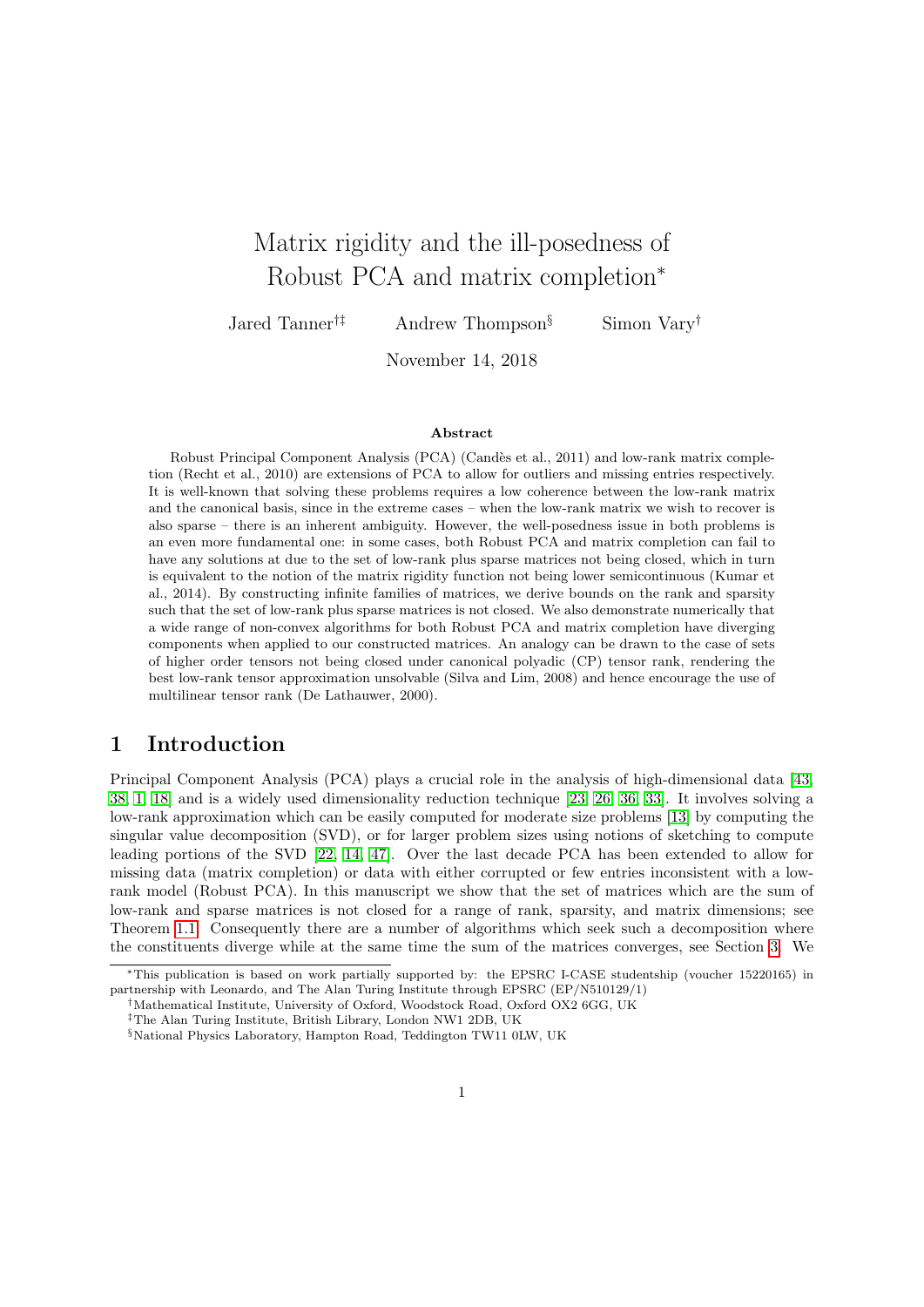thereby highlight a previously unknown issue practitioners might experience using these techniques. The situation is analogous to the lack of closedness for Tensor CP decomposition rank [\[25,](#page-15-4) [24\]](#page-15-5) which motivates the notions of multilinear rank approximation [\[11\]](#page-14-2).

#### 1.1 Prior work

Robust PCA (RPCA) solves a low-rank plus sparse matrix approximation with the sparse component allowing for few but arbitrarily large corruptions in the low-rank structure; that is, a matrix  $M \in \mathbb{R}^{m \times n}$ is decomposed into a low-rank matrix  $L$  plus a sparse matrix  $S$ 

<span id="page-1-0"></span>
$$
\min_{X \in \mathbb{R}^{m \times n}} \|X - M\|_F, \quad \text{s.t.} \quad X \in \text{LS}_{m,n}(r,s),\tag{1.1}
$$

where  $LS_{m,n}(r, s)$  is the set of  $m \times n$  matrices that can be expressed as a rank r matrix L plus a sparsity s matrix S

$$
LS_{m,n}(r,s) = \{ L + S \in \mathbb{R}^{m \times n} : \text{rank}(L) \le r, ||S||_0 \le s \}.
$$

We omit the subscript and write  $LS(r, s)$  where the matrix size is implied from the context and use only a single subindex  $LS_n(r, s)$  to denote sets of square matrices  $LS_{n,n}(r, s)$ . Allowing the addition of a sparse matrix to the low-rank matrix can be viewed as modelling globally correlated structure in the low-rank component while allowing local inconsistencies, innovations, or corruptions. Exemplar applications of this model include image restoration [\[20\]](#page-15-6), hyperspectral image denoising [\[17,](#page-14-3) [10,](#page-14-4) [45\]](#page-16-5), face detection [\[32,](#page-15-7) [48\]](#page-17-0), acceleration of dynamic MRI data acquisition [\[35,](#page-16-6) [49\]](#page-17-1), analysis of medical imagery [\[2,](#page-13-1) [16\]](#page-14-5), separation of moving objects in at otherwise static scene [\[4\]](#page-14-6), and target detection [\[34,](#page-16-7) [39\]](#page-16-8) .

Solving Robust PCA as formulated in [\(1.1\)](#page-1-0) is an NP-hard problem in general. Provable solutions for the problem were first provided in [\[6,](#page-14-7) [9\]](#page-14-8) by solving the convex relaxation of the problem

<span id="page-1-2"></span><span id="page-1-1"></span>
$$
\min_{L \in \mathbb{R}^{m \times n}} \|L\|_{*} + \lambda \|S\|_{1}, \quad \text{s.t.} \quad M = L + S,
$$
\n(1.2)

where  $\|\cdot\|_*$  denotes the Schatten 1-norm<sup>1</sup> of a matrix (sum of its singular values) and  $\|\cdot\|_1$  denotes the  $l_1$  norm of a vectorised matrix (sum of absolute values of its entries). In [\[6\]](#page-14-7), authors show that exact decomposition of a low-rank plus sparse matrix is possible for randomly chosen sparsity locations even for the case of the sparsity level s being a fixed fraction  $\alpha mn$  with  $\alpha \in (0,1)$ . The work of [\[9\]](#page-14-8) takes a deterministic approach in which corrupted entries can have arbitrary locations but must be sufficiently spread such that the sparsity fraction of each row and column does not exceed  $\alpha$ . In both the works of [\[6\]](#page-14-7) and [\[9\]](#page-14-8), as well as subsequent extensions, it is common to impose conditions on the singular vectors of the low-rank component being sufficiently uncorrelated with the canonical basis.

Robust PCA is closely related to the problem of recovering a low-rank matrix from incomplete observations referred to as matrix completion [\[37\]](#page-16-9). The main difference between the two is that, in the case of a matrix completion, the indices of missing entries are known, and the aim is to solve

$$
\min_{L \in \mathbb{R}^{m \times n}} \| P_{\Omega} \left( L \right) - P_{\Omega} \left( M \right) \|_{F}, \quad \text{s.t.} \quad L \in \text{LS}_{m,n}(r,0), \ |\Omega^{c}| = s,
$$
\n
$$
(1.3)
$$

where  $P_{\Omega}$  is entry-wise subsampling of observed entries of M with indices in  $\Omega$ .

Similarly to the case of Robust PCA, matrix completion can be approached by solving a convex relaxation formulation of the problem [\[7,](#page-14-9) [8,](#page-14-10) [37\]](#page-16-9), but there are also a number of algorithms that solve the non-convex formulation directly while also providing recovery guarantees [\[5,](#page-14-11) [21,](#page-15-8) [29,](#page-15-9) [30,](#page-15-10) [40,](#page-16-10) [41,](#page-16-11) [46\]](#page-16-12). Such non-convex methods are typically observed to be able to recover matrices with higher ranks than is possible by solving the convex relaxed problem [\[40\]](#page-16-10).

<sup>&</sup>lt;sup>1</sup>The Schatten 1-norm is often also referred to as the nuclear norm [\[37\]](#page-16-9).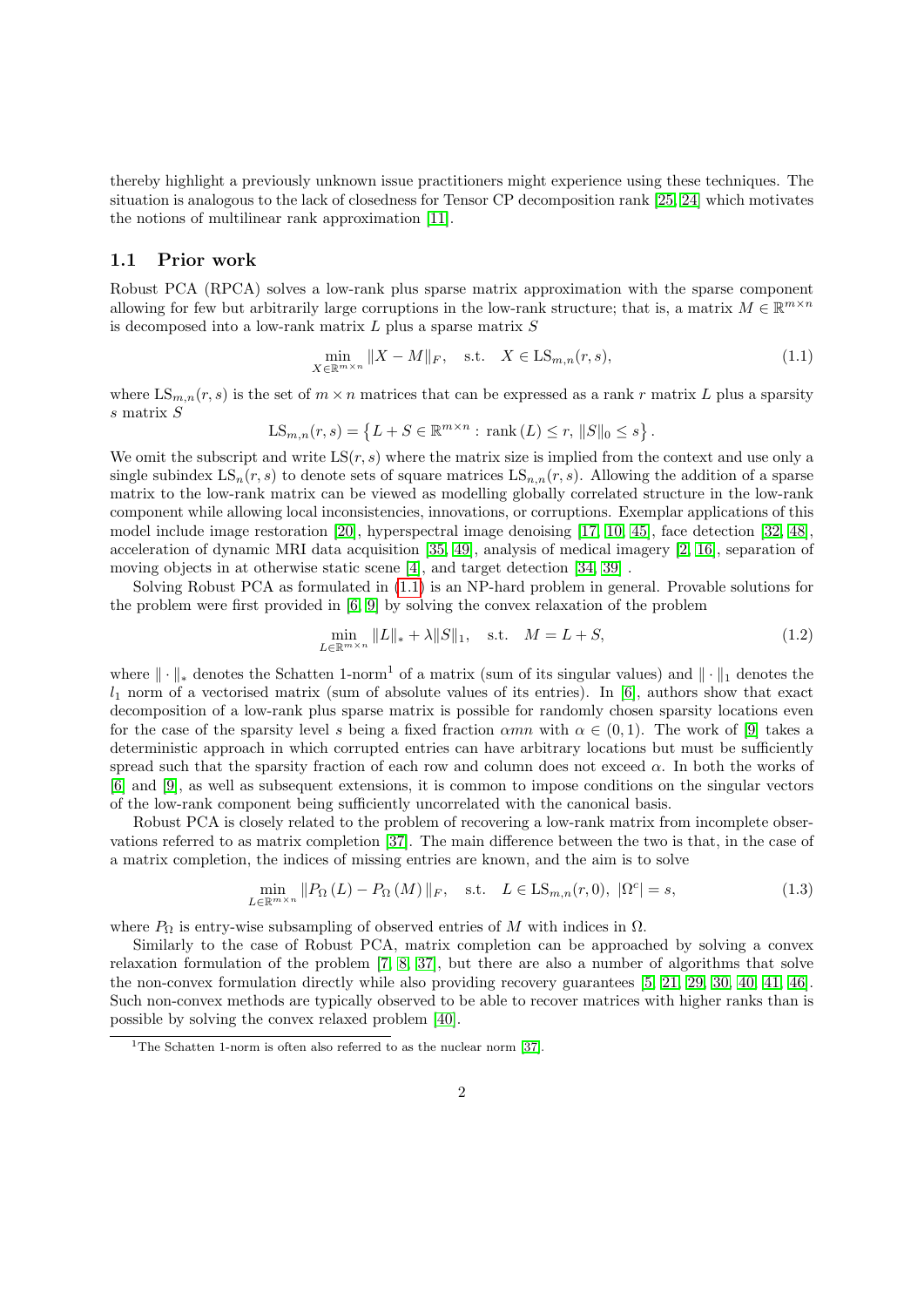### 1.2 Main contribution

It is well known that the model  $LS_{m,n}(r, s)$  from [\(1.1\)](#page-1-0) need not have a unique solution without further constraints, such as the singular vectors of the low-rank component being uncorrelated with the canonical basis as quantified by the incoherence condition with parameter  $\mu$ 

$$
\max_{i \in \{1, \dots, r\}} \|U^* e_i\|_2 \le \sqrt{\frac{\mu r}{m}}, \qquad \max_{i \in \{1, \dots, r\}} \|V^* e_i\|_2 \le \sqrt{\frac{\mu r}{n}}, \tag{1.4}
$$

where  $L = U\Sigma V^*$  is the singular value decomposition of the rank r component L of size  $m \times n$ . The incoherence condition for small values of  $\mu$  ensures that left and right singular vectors are well spread out and not sparse [\[7,](#page-14-9) [37\]](#page-16-9).

Trivial examples of matrices with non-unique decompositions in  $LS(r, s)$  include any matrix with two nonzero entries in differing rows and columns as they are in  $LS(r, s)$  for any r and s such that  $r+s = 2$  with the entries of the matrix assigned to the sparse or low-rank components selected arbitrarily. Moreover, completion of a low-rank matrix is impossible for sampling patterns  $P_{\Omega}$  that are disjoint from the support of the matrix  $M$ , which can be likely for matrices that have few nonzeros. Both of the aforementioned problems are overcome by imposing a low coherence which ensures the singular vectors of the low-rank matrix have most entries being nonzero [\[9\]](#page-14-8).

Herein we highlight the presence of a more fundamental difficulty: There are matrices for which Robust PCA and matrix completion can have no solution in that their constituents diverge even while the objective is minimized to zero. This is not because of the ambiguity between possible solutions or lack of information about the matrix, but instead because  $LS_{m,n}(r, s)$  is not a closed set. Moreover, this is not an isolated phenomenon, as sequences of  $LS_{m,n}(r, s)$  matrices converging outside of the set can be constructed for a wide range of ranks, sparsities and matrix sizes.

<span id="page-2-0"></span>**Theorem 1.1** (LS<sub>n</sub>(r, s) is not closed). The set of low-rank plus sparse matrices  $LS_n(r, s)$  is not closed for  $r \geq 1$ ,  $s \geq 1$  provided  $(r + 1)(s + 2) \leq n$ , or provided  $(r + 2)^{3/2} s^{1/2} \leq n$  where s is a multiple of a squared integer.

Proof. By Theorem [2.1](#page-7-0) and Lemma [2.6.](#page-9-0)

Theorem [1.1](#page-2-0) implies that there are matrices  $M$  such that problem [\(1.1\)](#page-1-0) is ill-posed in that the objective can be decreased to zero with the constituents  $L$  and  $S$  diverging with unbounded energy. The problem size bounds in Theorem [1.1](#page-2-0) allow for matrices with  $r = \mathcal{O}(n^l)$  to have number of corruptions of order  $s = \mathcal{O}(n^{2-3l})$  for  $l \in [0, 1/2]$ , which for constant rank allows s to be quadratic in n, and for  $l \in (1/2, 1]$  to have the number of corruptions of order  $s = \mathcal{O}(n^{(1-l)})$ . In Section [1.2.1](#page-2-1) we illustrate the non-closedness of  $LS_3(1, 1)$  and the consequent ill-posedness of the corresponding Robust PCA and low-rank matrix completion problems.

### <span id="page-2-1"></span>1.2.1 Simple example of  $LS_3(1,1)$  being open

Consider solving for the optimal LS(1, 1) approximation to the following  $3 \times 3$  matrix, which is a special case of construction given in [\[27\]](#page-15-11) in the context of the matrix rigidity function not being lower semicontinuous.

<span id="page-2-2"></span>
$$
\min_{X \in \mathbb{R}^{3 \times 3}} \|X - M\|_{F}, \quad \text{s.t.} \quad X \in \text{LS}(1, 1),
$$
\n
$$
M = \begin{bmatrix} 0 & 1 & 1 \\ 1 & 0 & 0 \\ 1 & 0 & 0 \end{bmatrix}
$$
\n(1.5)

 $\Box$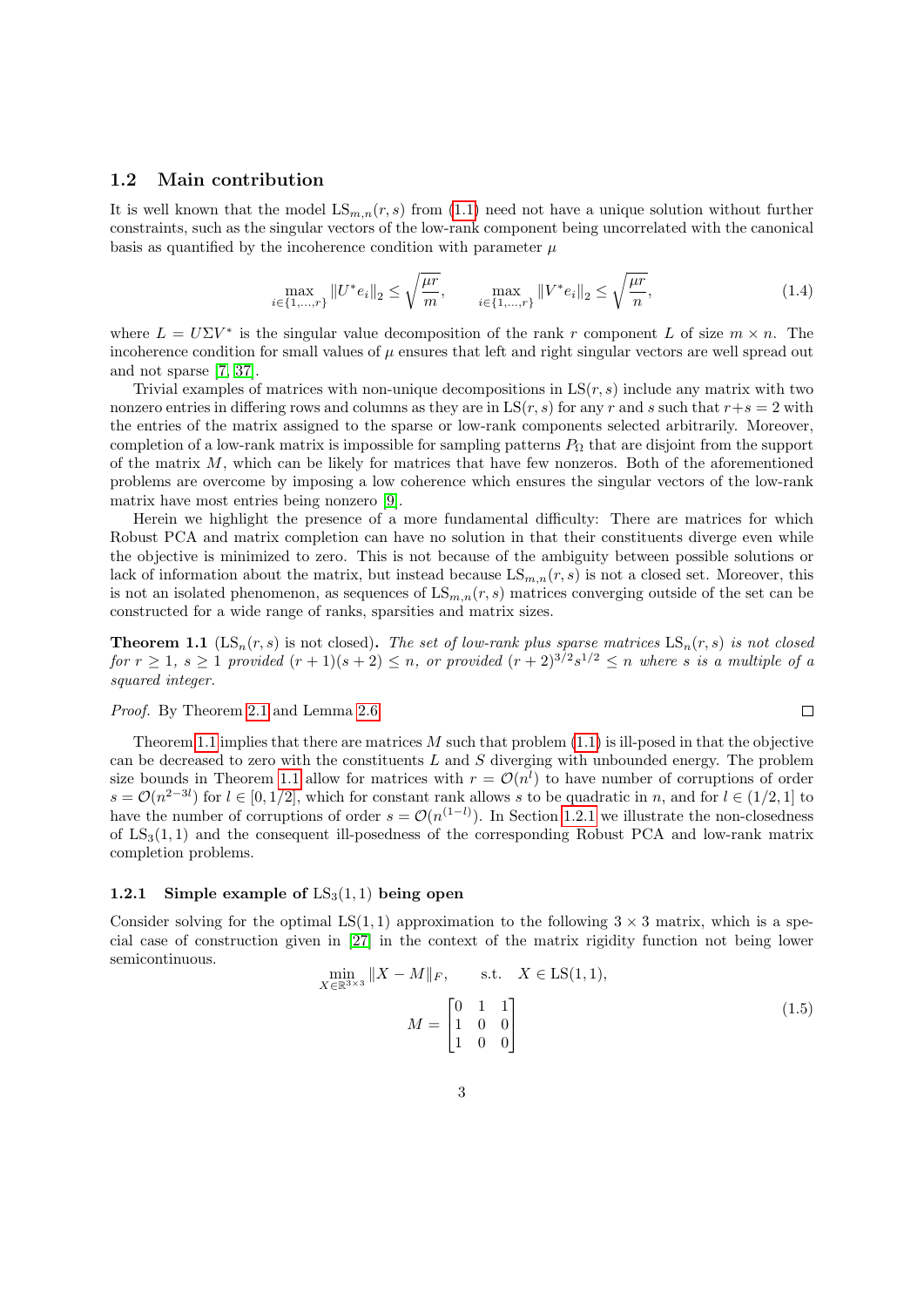Consider the following sequence of matrices  $X_{\epsilon}$ 

$$
X_{\epsilon} = \begin{bmatrix} 0 & 1 & 1 \\ 1 & \epsilon & \epsilon \\ 1 & \epsilon & \epsilon \end{bmatrix} \in \operatorname{LS}(1,1)
$$

$$
= \underbrace{\begin{bmatrix} 1/\epsilon & 1 & 1 \\ 1 & \epsilon & \epsilon \\ 1 & \epsilon & \epsilon \end{bmatrix}}_{L_{\epsilon}} + \underbrace{\begin{bmatrix} -1/\epsilon & 0 & 0 \\ 0 & 0 & 0 \\ 0 & 0 & 0 \end{bmatrix}}_{S_{\epsilon}},
$$

which can decrease the objective function  $||X_{\epsilon}-M||_{F} = 2\epsilon$  to zero as  $\epsilon \to 0$ , but at the cost of the constituents  $L_{\epsilon}$  and  $S_{\epsilon}$  diverging with unbounded energy. Moreover, the sequence which minimizes the error converges to a matrix M lying outside of the feasible set  $LS(1, 1)$  and is in the set  $LS(1, 2)$  instead. As a consequence, Robust PCA as posed in [\(1.5\)](#page-2-2) does not have a global minimum. As the objective function is decreased towards zero, the energy of both the low-rank and the sparse components diverge to infinity. Likewise, we could consider an instance of the matrix completion problem [\(1.3\)](#page-1-1) in which the top left entry of  $M$  is missing and a rank 1 approximation is sought. We see that a rank 1 solution cannot be obtained as there does not exist a choice for the top left entry that would reduce the rank of  $M$  to 1. However, the sequence  $L_{\epsilon}$  decreases the objective arbitrarily close to zero while the energy of the iterates grows without bounds,  $||L_{\epsilon}||_F \to \infty$ .

#### 1.3 Connection with matrix rigidity

Robust PCA is closely related to the notion of the *matrix rigidity* function which was originally introduced in complexity theory by Valiant  $[42]$  and refers to the minimum number of entries of M that must be changed in order to reduce it to rank r or lower.

$$
Rig(M,r) = \min_{S \in \mathbb{R}^{m \times n}} ||S||_0, \text{ s.t. } \text{rank}(M - S) \le r^2
$$

Matrix rigidity is upper bounded for any  $M \in \mathbb{R}^{n \times n}$  and rank r as

$$
Rig(M,r) \le (n-r)^2. \tag{1.6}
$$

due to elementary matrix properties  $[42]$ . Matrices which achieve this upper bound for every r are referred to as maximally rigid and it was only recently showed in [\[27\]](#page-15-11) how to construct them explicitly, which was a long standing open question originally posed by Valiant in 1977.

Matrix rigidity has important consequences for complexity of linear algebraic circuits but is also of interest for its mathematical properties. The work of [\[27\]](#page-15-11) also provides an example of the rigidity function not being lower semicontinuous, which implies the set  $LS_{m,n}(1,1)$  is not closed. Here, we generalize the result, providing non-closedness examples for many ranks, sparsities and matrix sizes, and discuss consequences for Robust PCA and matrix completion problems. In Section [2](#page-4-0) we prove Theorem [1.1](#page-2-0) and in Section [3](#page-10-0) we illustrate how this phenomenon can cause several Robust PCA and matrix completion algorithms to diverge.

<sup>&</sup>lt;sup>2</sup>Note that the original definition [\[42\]](#page-16-13) works with rank $(M + S) \leq r$ . Here, we change the sign to be consistent with RPCA notation,  $M = L + S$  and rank $(L) \leq r$ .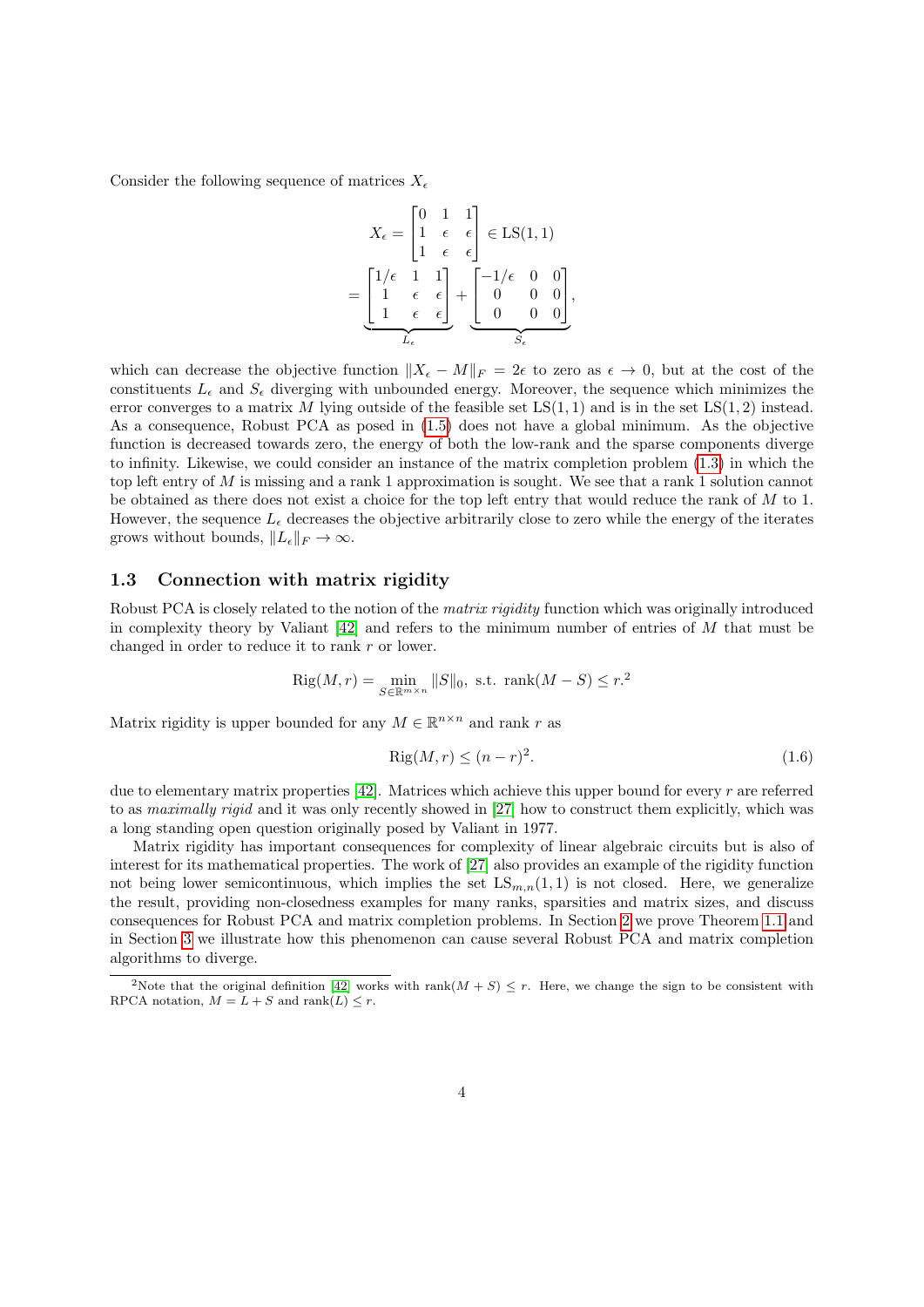### <span id="page-4-0"></span>2 Main result

We extend the example of  $LS_3(1,1)$  with  $M_3 \in \mathbb{R}^{3\times3}$  given in [\(1.5\)](#page-2-2) by constructing  $M_n, N_n \notin LS_n(r, s)$ and yet for which there exists a sequence of matrices  $M_n^{(i)}(\epsilon)$  which are in  $\text{LS}_n(r,s)$  and  $\lim_{\epsilon \to 0} ||M_n^{(i)} M_n^{(i)}(\epsilon)\|_F = 0.$  Matrix  $M_n(\epsilon)$  as in [\(2.5\)](#page-4-1) demonstrates that  $LS_n(r, s)$  is not closed for  $r \leq s$  (Lemma [2.2\)](#page-5-0) and matrix  $N_n(\epsilon)$  as in [\(2.11\)](#page-6-0) is constructed for  $r > s$  (Lemma [2.3\)](#page-6-1). In both cases we require n to be sufficiently large in terms of  $r$  and  $s$ .

For the case  $r \leq s$ , consider  $M_n$  and  $M_n(\epsilon)$  of the following general form

$$
M_n = \begin{pmatrix} 0_{r,r} & A \\ B & 0_{n-r,n-r} \end{pmatrix}, \qquad M_n(\epsilon) = \begin{pmatrix} 0_{r,r} & A \\ B & \epsilon BA \end{pmatrix}, \tag{2.1}
$$

where  $A, B^T \in \mathbb{R}^{r \times (n-r)}$  and  $0_{k,k}$  denotes the  $k \times k$  matrix with all zero entries. These constructed matrices satisfy the following properties.

<span id="page-4-4"></span><span id="page-4-3"></span>**Lemma 2.1** (General form of  $M_n$ ). Let  $M_n$  and  $M_n(\epsilon)$  be as defined in [\(2.1\)](#page-4-2). Then  $M_n(\epsilon) \in \text{LS}(r, r)$ . Furthermore

<span id="page-4-2"></span>
$$
\lim_{\epsilon \to 0} \|M_n(\epsilon) - M_n\|_F = 0. \tag{2.2}
$$

*Proof.* We can write  $M_n(\epsilon)$  in the form

$$
\begin{pmatrix} \frac{1}{\epsilon}I_r \\ B \end{pmatrix} (I_r \epsilon A) + \begin{pmatrix} -\frac{1}{\epsilon}I_r & 0 \\ 0 & 0 \end{pmatrix}, \tag{2.3}
$$

which shows that  $M_n(\epsilon) \in \text{LS}_n(r,r)$ . It also follows trivially from the definition [\(2.1\)](#page-4-2) that [\(2.2\)](#page-4-3) is satisfied.  $\Box$ 

**Remark 2.1** (Nested property of  $LS(r, s)$  sets). Note that  $LS(r, s)$  sets form a partially ordered set

$$
LS(r, s) \subseteq LS(r', s'),\tag{2.4}
$$

for any  $r' \geq r$  and  $s' \geq s$ . As a consequence  $M_n(\epsilon) \in \text{LS}_n(r,r)$  implies that also  $M_n(\epsilon) \in \text{LS}_n(r,s)$  for  $s \geq r$ .

With Lemma [2.1](#page-4-4) we give the general form of  $M_n$  and  $M_n(\epsilon)$  such that  $M_n(\epsilon) \in \text{LS}_n(r, s)$  for  $s \geq r$ . It remains to show that, for a more specific choice of A and B, we also have  $M_n \notin \text{LS}_n(r, s)$ . In particular, we construct  $M_n$  and  $M_n(\epsilon)$  as follows.

<span id="page-4-1"></span>
$$
M_{n} = \begin{pmatrix} 0_{r,r} & \beta & A^{(1)} & \dots & A^{(l)} \\ \alpha^{T} & 0_{k,k} & \dots & \dots & 0_{k,r} \\ B^{(1)} & \vdots & \ddots & & \vdots \\ \vdots & \vdots & & \ddots & \vdots \\ B^{(l)} & 0_{r,k} & \dots & \dots & 0_{r,r} \end{pmatrix},
$$
  
\n
$$
M_{n}(\epsilon) = \begin{pmatrix} 0_{r,r} & \beta & A^{(1)} & \dots & A^{(l)} \\ \alpha^{T} & \epsilon \alpha^{T} \beta & \dots & \dots & \epsilon \alpha^{T} A^{(l)} \\ B^{(1)} & \vdots & \ddots & & \vdots \\ \vdots & \vdots & & \ddots & \vdots \\ B^{(l)} & \epsilon B^{(l)} \beta & \dots & \dots & \epsilon B^{(l)} A^{(l)} \end{pmatrix},
$$
\n(2.5)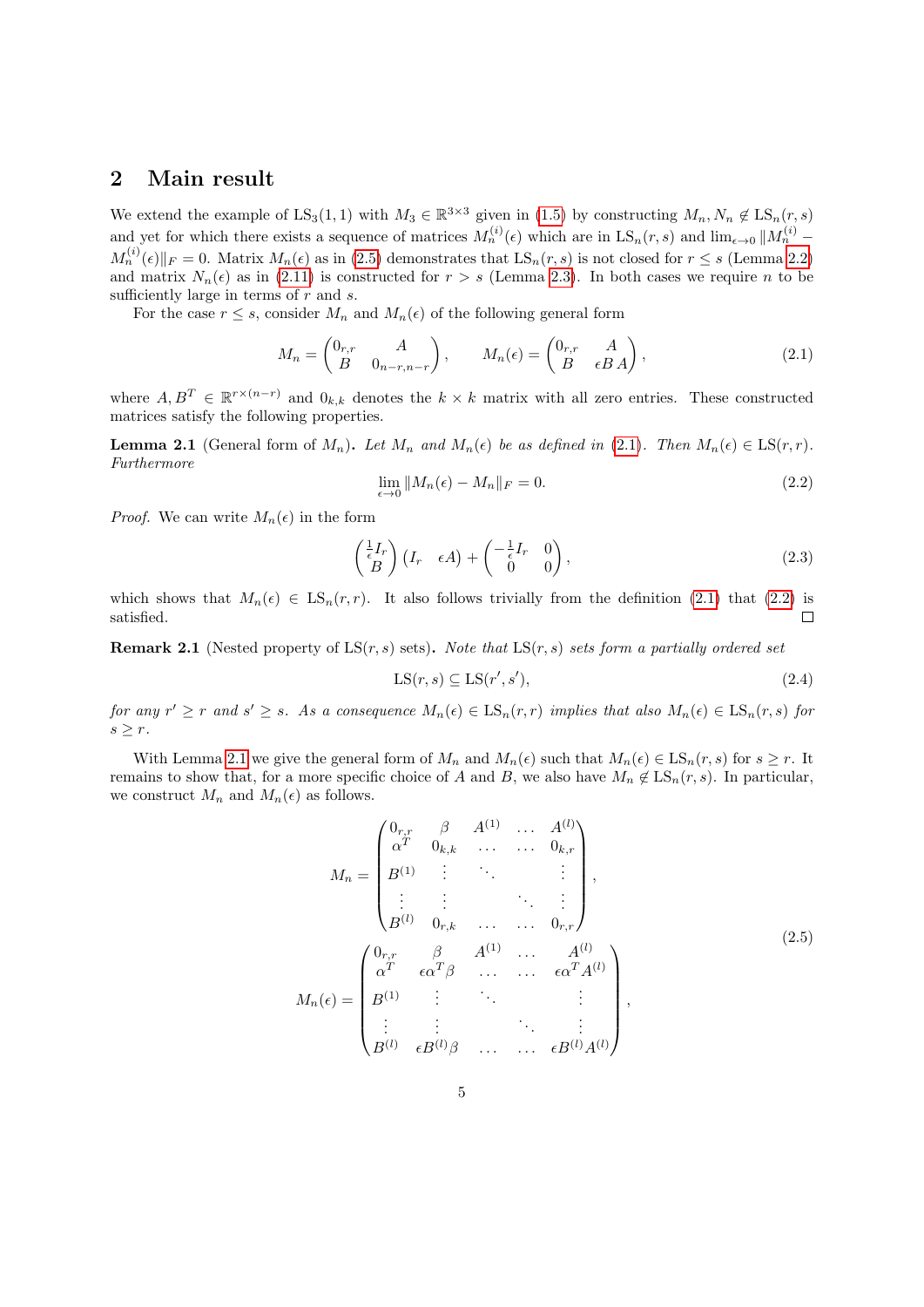where  $\alpha, \beta \in \mathbb{R}^{r \times k}$  are matrices with all non-zero entries,  $A^{(i)}, B^{(i)} \in \mathbb{R}^{r \times r}$  are arbitrary non-singular matrices which may, but need not, be the same,  $0_{a,b}$  and  $1_{a,b}$  denote  $a \times b$  matrices with all entries equal to zero or one respectively, and we set  $l = \lceil (s + 1)/2 \rceil$ ,  $k = \lceil l/r \rceil$ .

By construction, the matrix size is  $n = r(l+1) + k$ , due to the l matrices  $A^{(i)}$  and  $B^{(i)}$  for  $i = 1, ..., l$ each being of size  $r \times r$ , the top left  $r \times r$  zero matrix and k columns of  $\alpha$  and  $\beta$ .

<span id="page-5-0"></span>**Lemma 2.2.** LS<sub>n</sub>(r, s) is not closed for  $1 \leq r \leq s$  provided

<span id="page-5-2"></span>
$$
n \ge r\left(\left\lceil \frac{s+1}{2} \right\rceil + 1\right) + \left\lceil \frac{\lceil (s+1)/2 \rceil}{r} \right\rceil. \tag{2.6}
$$

*Proof.* Take  $M_n$  as in [\(2.5\)](#page-4-1). By Lemma [2.1](#page-4-4) there exists a matrix sequence  $M_n(\epsilon) \in \text{LS}_n(r,r)$  such that  $||M_n(\epsilon) - M_n||_F \to 0$  as  $\epsilon \to 0$ . Since for  $r \leq s$  we have  $LS_n(r,r) \subseteq LS_n(r,s)$ , it follows also that  $M_n(\epsilon) \in \text{LS}_n(r,s).$ 

It remains to prove that  $M_n \notin \text{LS}_n(r, s)$ , which is equivalent to showing  $\text{Rig}(M_n, r) > s$ . We show that having a sparse component  $||S||_0 \leq s$  is insufficient for rank $(M_n - S) \leq r$ , because for any choice of such S with at most s non-zero entries, the matrix  $M_n - S$  must have a  $(r + 1) \times (r + 1)$  minor with nonzero determinant implying rank $(M_n - S) \ge r + 1$ .

In order to establish rank $(M_n - S) \ge r + 1$  we consider 2l minors of  $M_n$  each of size  $(r + 1) \times (r + 1)$ . For l of these we select minors that include  $A^{(i)}$ ,  $i = 1, \ldots, l$ , along with an additional column from the first r columns and an additional row entry from row index  $r+1$  to  $k+r$  from  $M_n$ ; and for the remaining l minors we similarly choose a  $B^{(i)}$  and an additional row and column as before.

These minors are of the form  $C_i$  as shown in [\(2.7\)](#page-5-1) where the  $\alpha_i$ ,  $\beta_i$  are chosen to be different entries from  $\alpha, \beta$  for each  $i = 1, \ldots, l$ . This requires  $\alpha, \beta$  to be of size  $r \times k$  for  $k = \lfloor l/r \rfloor$ . Recall that, by construction of  $M_n$ , the  $\alpha, \beta$  have no zero entries and  $A^{(i)}, B^{(i)}$  are each full rank. The  $C_i$  are constructed as

<span id="page-5-1"></span>
$$
C_{i} = \begin{cases} \begin{pmatrix} 0_{r,1} & A^{(i)} \\ \alpha_{i} & 0_{1,r} \end{pmatrix}, & i = 1, \dots, l, \\ \begin{pmatrix} 0_{1,r} & \beta_{i-l} \\ B^{(i-l)} & 0_{r,1} \end{pmatrix}, & i = l+1, \dots, 2l, \end{cases}
$$
 (2.7)

where  $0_{u,v}$  denotes the  $u \times v$  matrix with all entries equal to zero. Note that matrices  $C_i$  do not have disjoint supports as they have some elements from the top left  $r \times r$  submatrix of  $M_n$  in common. These are the left r zero entries in the first row of  $C_i$  for  $i = 1, \ldots, l$  and the top r zero entries in the first column of  $C_i$  for  $i = (l + 1, \ldots, 2l)$ . We refer to these entries as the *intersecting part* of  $C_i$ .

We now consider the possible S such that rank $(M_n - S) = r$  and show that any such S must have at least 2l nonzeros, thus  $\text{Rig}(M_n, r) \geq 2l$ . This follows by noting that although the  $C_i$  have intersecting portions, S restricted to the  $i^{th}$  subminor associated with  $C_i$  will have at least one distinct nonzero per i. Consider the  $C_i$  for  $i = 1, \ldots, l$  associated with  $\alpha_i$  and  $A^{(i)}$  and let  $S_i$  be the corresponding  $(r+1) \times (r+1)$ sparsity mask of S. It follows that  $S_i$  must have at least one entry in the non-intersecting set otherwise  $C_i + S_i$  is of the form

$$
C_i + S_i = \begin{vmatrix} | & & \\ s_i & & \\ | & & \\ \alpha_i & 0 & \dots & 0 \end{vmatrix} = \alpha_i |A^{(i)}| \neq 0,
$$
 (2.8)

which is insufficient for the rank of  $C_i$  to become rank deficient; similarly for  $i = l + 1, \ldots, 2l$ .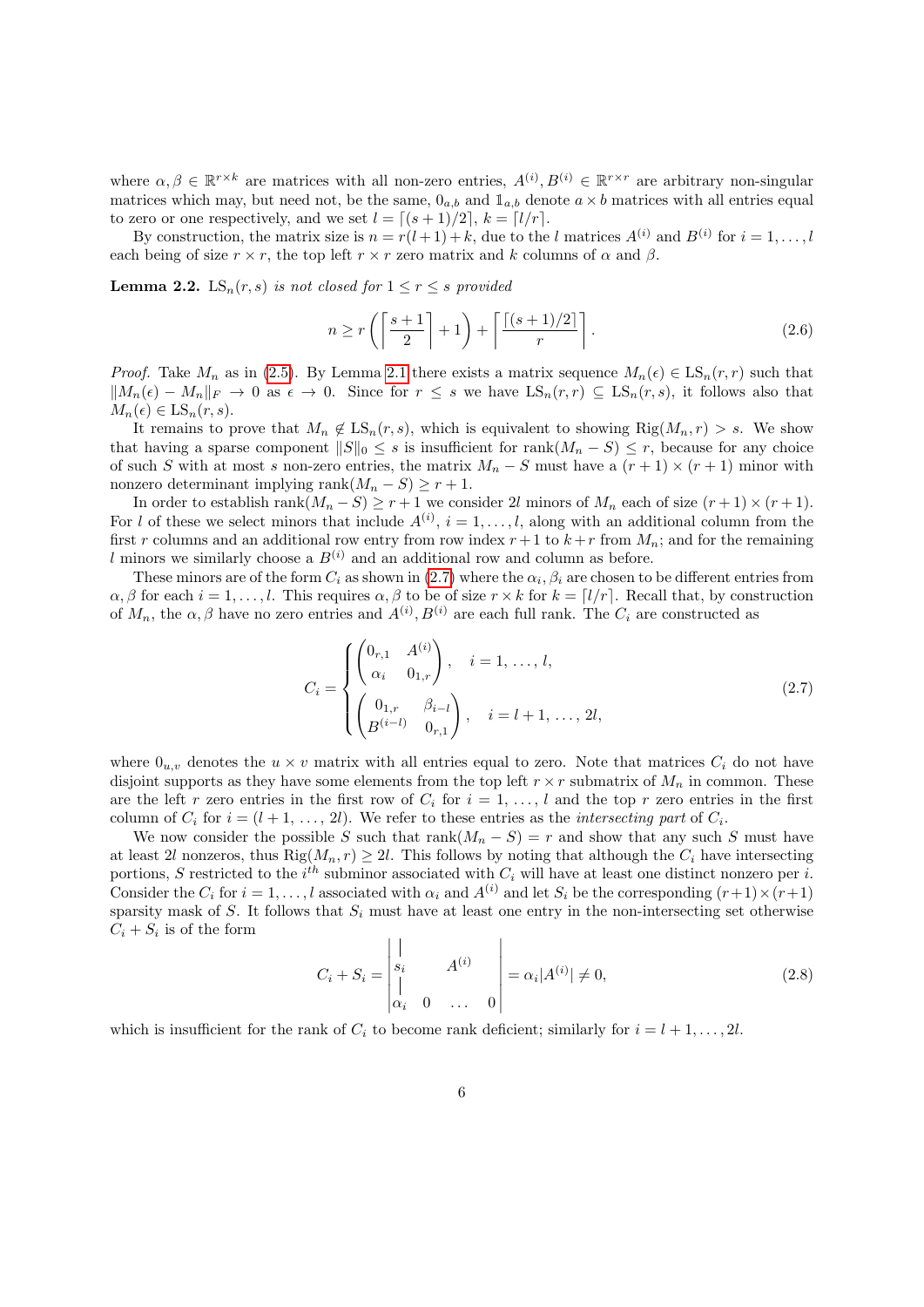Having shown Rig $(M_n, r) \geq 2l$  we set  $l = \lfloor (s + 1)/2 \rfloor$ , which then implies that  $M_n \notin \text{LS}_n(r, s)$ . By the construction of  $M_n$  in this argument we have

$$
n \ge r(l+1) + k \tag{2.9}
$$

due to the l matrices  $A^{(i)}$  and  $B^{(i)}$  each of size  $r \times r$ , the top left  $r \times r$  matrix  $0_{r,r}$  and k columns of  $\beta$  or rows of  $\alpha$  respectively, and by zero padding of the matrix we can arbitrarily increase its size. Substituting  $l = (s + 1)/2$  and  $k = (l/r)$ , we conclude that  $LS_n(r, s)$  is not a closed set for  $s \ge r \ge 1$  provided

$$
n \ge r \left( \left\lceil \frac{s+1}{2} \right\rceil + 1 \right) + \left\lceil \frac{\lceil (s+1)/2 \rceil}{r} \right\rceil. \tag{2.10}
$$

<span id="page-6-3"></span><span id="page-6-0"></span> $\Box$ 

Turning to the  $r > s$  case, we now build upon Lemma [2.3](#page-6-1) by constructing matrices  $N_n$  and  $N_n(\epsilon)$  as

$$
N_n = \begin{pmatrix} \hat{M}_{n'} & 0 & \dots & 0 \\ 0 & E^{(1,1)} & \dots & E^{(1,s+1)} \\ \vdots & \vdots & \ddots & \vdots \\ 0 & E^{(s+1,1)} & E^{(s+1,s+1)} \end{pmatrix} = \begin{pmatrix} \hat{M}_{n'} & 0_{n',(s+1)(r-s)} \\ 0_{(s+1)(r-s),n'} & E \end{pmatrix},
$$
(2.11)  

$$
N_n(\epsilon) = \begin{pmatrix} \hat{M}_{n'}(\epsilon) & 0_{n',(s+1)(r-s)} \\ 0_{(s+1)(r-s),n'} & E \end{pmatrix}
$$

where  $E^{(i,j)} \in \mathbb{R}^{(r-s)\times(r-s)}$  are identical full rank matrices and

$$
\hat{M}_{n'} = \begin{pmatrix}\n0_{s,s} & \beta & A^{(1)} & \dots & A^{(l)} \\
\alpha^T & 0 & \dots & \dots & 0_{1,s} \\
B^{(1)} & \vdots & \ddots & & \vdots \\
\vdots & \vdots & & \ddots & \vdots \\
B^{(l)} & 0_{s,1} & \dots & \dots & 0_{s,s}\n\end{pmatrix}, \quad \hat{M}_{n'}(\epsilon) = \begin{pmatrix}\n0_{s,s} & \beta & A^{(1)} & \dots & A^{(l)} \\
\alpha^T & \epsilon \alpha^T \beta & \dots & \dots & \epsilon \alpha^T A^{(l)} \\
B^{(1)} & \vdots & \ddots & & \vdots \\
\vdots & \vdots & & \ddots & \vdots \\
B^{(l)} & \epsilon B^{(l)} \beta & \dots & \dots & \epsilon B^{(l)} A^{(l)}\n\end{pmatrix},
$$
\n(2.12)

have the same structure as in [\(2.5\)](#page-4-1) but with r replaced by s and as a result  $A^{(i,j)}, B^{(i,j)} \in \mathbb{R}^{s \times s}, \alpha, \beta \in \mathbb{R}^s$ ,  $l = \lceil (s + 1)/2 \rceil$ , so  $\hat{M}_{n'} \notin \text{LS}_{n'}(s, s)$  while  $\hat{M}_{n'}(\epsilon) \in \text{LS}_{n'}(s, s)$ .

By construction, the size of  $\hat{M}_{n'}$  is  $n' = s(l+1) + 1$  and the size of  $N_n$  is  $n = n' + (s+1)(r - s)$ .

<span id="page-6-1"></span>**Lemma 2.3.** LS<sub>n</sub>(r, s) is not closed for  $r > s \ge 1$  provided

<span id="page-6-2"></span>
$$
n \ge s \left( \left\lceil \frac{s+1}{2} \right\rceil + 1 \right) + 1 + (s+1)(r-s). \tag{2.13}
$$

*Proof.* Consider  $N_n$  and  $N_n(\epsilon)$  from [\(2.11\)](#page-6-0). By additivity of rank for block diagonal matrices, rank  $(E)$  $(r - s)$  and  $\hat{M}_{n'}(\epsilon) \in \text{LS}_{n'}(s, s)$ , we have that  $N_n(\epsilon) \in \text{LS}_{n}(r, s)$ .

It remains to show that  $N_n \notin \text{LS}_n(r, s)$  by proving that  $\text{Rig}(N_n, r) > s$ . We show that having a sparse component  $||S||_0 \leq s$  is insufficient for rank $(N_n - S) \leq r$ , because for any such S, matrix  $(N_n - S)$  must have at least one  $(r + 1) \times (r + 1)$  minor with non-zero determinant, implying rank $(N_n - S) \ge r + 1$ .

We consider minors  $D_i$  of size  $(r+1) \times (r+1)$  by diagonally appending a minor  $\hat{C}_i \in \mathbb{R}^{(s+1)\times (s+1)}$  of  $\hat{M}_{n'}$  of a similar structure as in [\(2.7\)](#page-5-1) and the whole i<sup>th</sup> diagonal block  $E^{(i,i)} \in \mathbb{R}^{(r-s)\times(r-s)}$ 

$$
D_i = \begin{pmatrix} \hat{C}_i & 0 \\ 0 & E^{(i,i)} \end{pmatrix}, \qquad i = 1, \dots, s+1.
$$
 (2.14)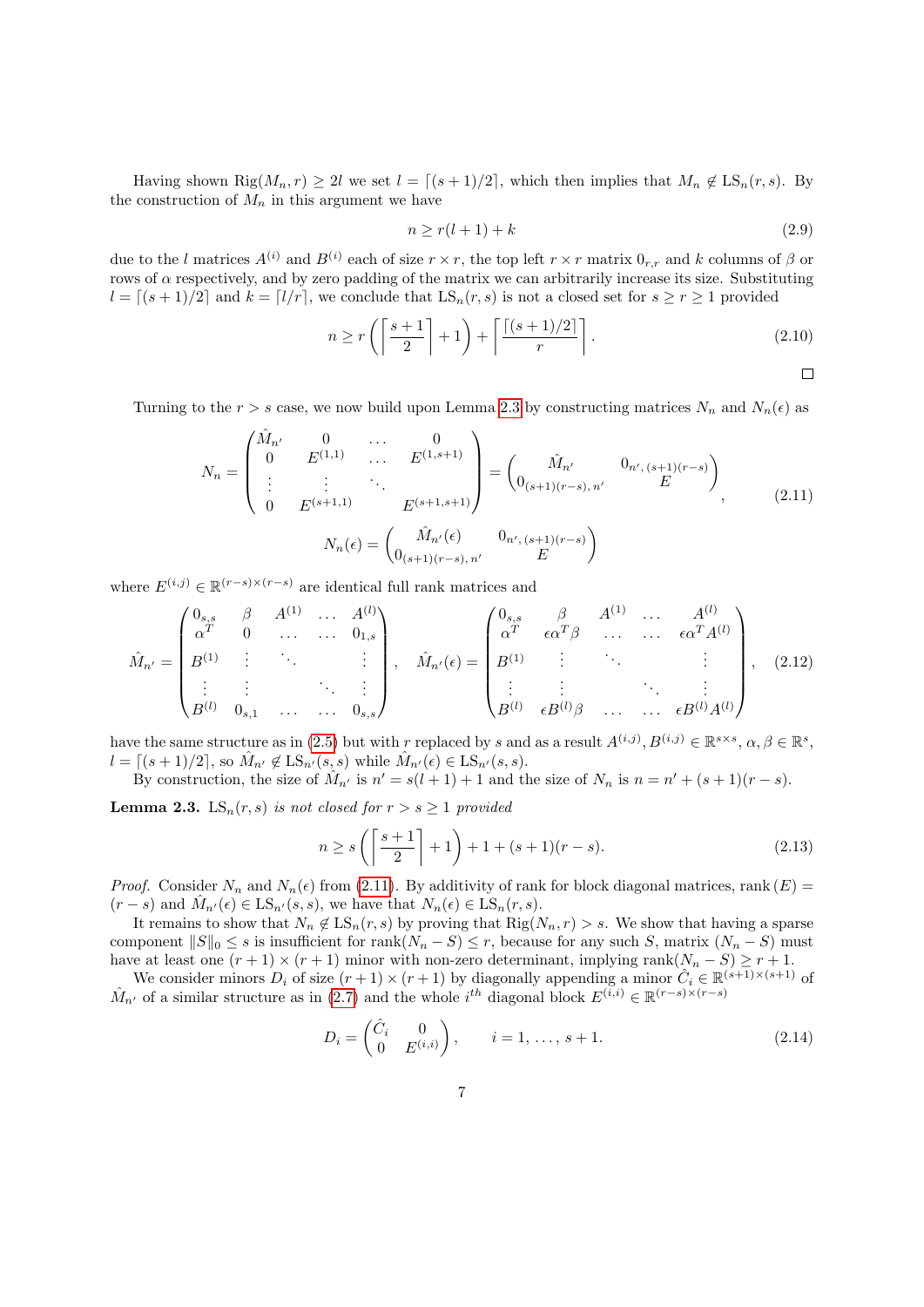Due to matrices  $E^{(i,i)}$  being picked from the block diagonal, the intersecting parts of supports between  $D_i$  are only the intersecting parts between individual  $\tilde{C}_i$  as explained in [\(2.7\)](#page-5-1) in the proof of Lemma [2.2.](#page-5-0) We will ensure that in order for rank  $(D_i) \leq r$  we require  $S_i$  to have at least one non-zero in a part of  $D_i$  that is disjoint from  $D_j$  for  $j \neq i$ . Either  $S_i$  has at least one non-zero on a zero block or  $E^{(i,j)}$  or  $\hat{C}_i$ . If the non-zero is in a zero block or  $E^{(i,j)}$ , then these are disjoint which implies at least  $s + 1$  non-zero entries. On the other hand, if the non-zero is in  $\hat{C}^{(i)}$  then at least one entry of E must be changed in the non-intersecting part of  $\hat{C}_i$  as argued following equation [\(2.7\)](#page-5-1). Therefore for every  $D_i$  at least one distinct entry per *i* must be changed using the corresponding sparsity component  $S_i$ , and since  $i = 1, \ldots, s + 1$ , we must also change at least  $s + 1$  entries of  $N_n$ . We thus have  $\text{Rig}(N_n, r) \geq s + 1$ .

By the construction of  $N_n$  in this argument we have

$$
n \ge \underbrace{s(l+1)+1}_{n', \text{ size of } \hat{M}_{n'}} + \underbrace{(s+1)(r-s)}_{\text{size of } 1_{s+1} \otimes N},\tag{2.15}
$$

where the size of  $\hat{M}_{n'}$  comes from l times repeating the matrices  $A^{(i)}$  and  $B^{(i)}$  each of size  $s \times s$ , the top left  $s \times s$  matrix  $0_{s,s}$ , the  $\beta$  column and  $\alpha$  row respectively and  $s+1$  times repeating matrix E of size  $(r - s)$ . By zero padding of the matrix we can arbitrarily increase its size. Substituting  $l = \lfloor (s + 1)/2 \rfloor$ gives that  $LS_n(r, s)$  is not a closed set for  $r > s$  provided

$$
n \ge s \left( \left\lceil \frac{s+1}{2} \right\rceil + 1 \right) + 1 + (s+1)(r-s). \tag{2.16}
$$

<span id="page-7-1"></span>
$$
\qquad \qquad \Box
$$

The following theorem gives a sufficient lower bound on the matrix size such that both size requirements derived in Lemma [2.2](#page-5-0) and Lemma [2.3](#page-6-1) are met, thus unifying both results.

<span id="page-7-0"></span>**Theorem 2.1.** The low-rank plus sparse set  $LS_n(r, s)$  is not closed provided  $n \ge (r+1)(s+2)$  and  $r \ge 1$ ,  $s \geq 1$ .

*Proof.* Suppose  $n \geq (r+1)(s+2)$ . We show that this is a sufficient condition for the matrix size requirements in [\(2.6\)](#page-5-2) in Lemma [2.2](#page-5-0) and [\(2.13\)](#page-6-2) in Lemma [2.3](#page-6-1) to hold.

We first obtain a sufficient condition on the matrix size in  $(2.6)$  in Lemma [2.2,](#page-5-0) bounding

$$
r\left(\left\lceil \frac{s+1}{2} + 1 \right\rceil\right) + \left\lceil \frac{\left\lceil (s+1)/2 \right\rceil}{r} \right\rceil
$$
  
\n
$$
\le r\left(\frac{s+1}{2} + 2\right) + \left(\frac{1}{r}\right)\left(\frac{s+1}{2} + 1\right) + 1
$$
  
\n
$$
\le r\left(\frac{s+5}{2}\right) + \left(\frac{s+5}{2}\right) = (r+1)\left(\frac{s+5}{2}\right)
$$
  
\n
$$
\le (r+1)(s+2), \tag{2.17}
$$

where the first inequality in [\(2.17\)](#page-7-1) comes from an upper bound on the ceiling function  $\lceil x \rceil \leq x + 1$ , the second inequality follows from  $r \geq 1$  and the last inequality holds for  $s \geq 1$ .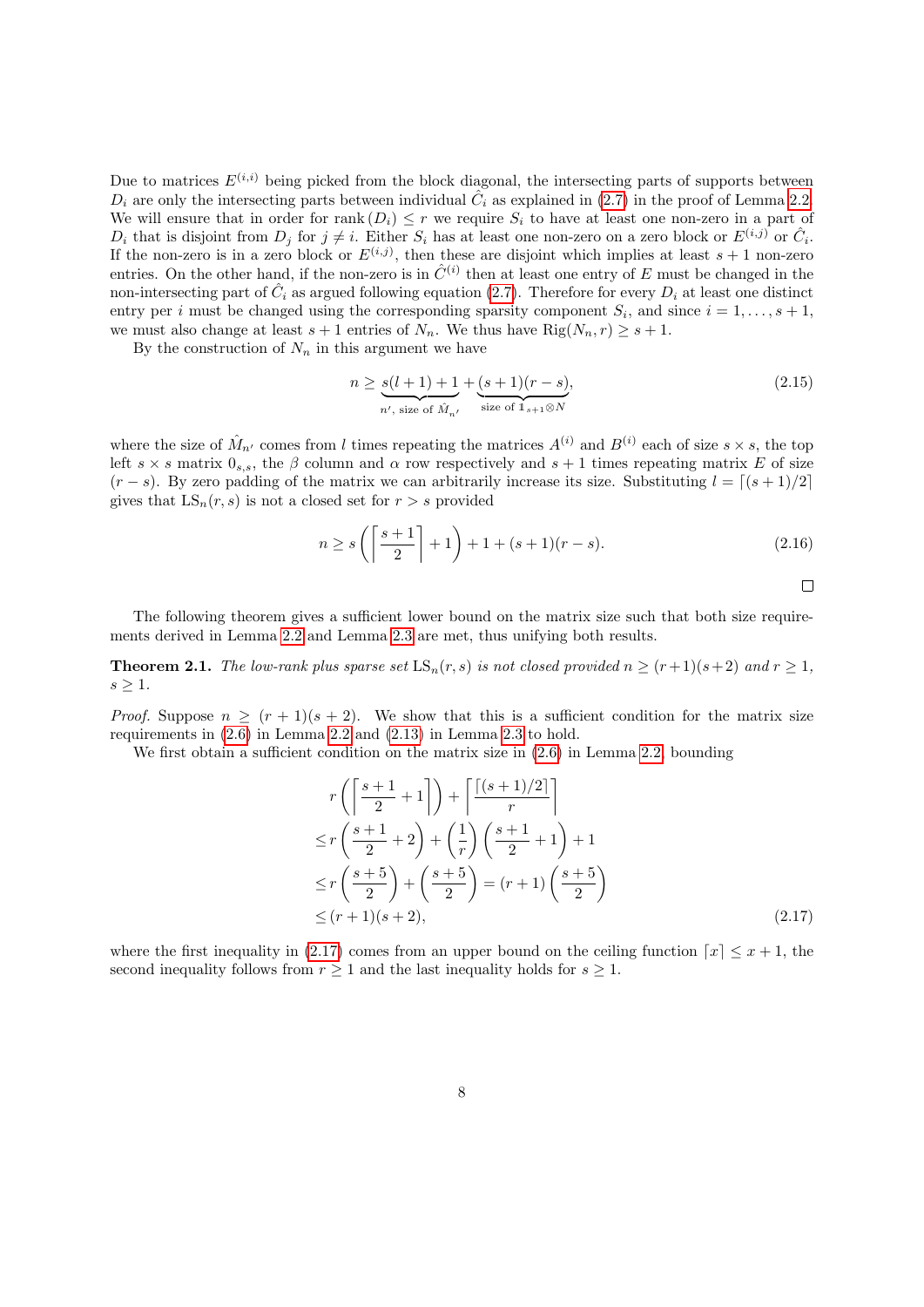We also obtain a sufficient bound condition on the matrix size in [\(2.13\)](#page-6-2) in Lemma [2.3](#page-6-1) of the form

<span id="page-8-0"></span>
$$
s\left(\left\lceil \frac{s+1}{2} + 1 \right\rceil\right) + 1 + (s+1)(r-s)
$$
  
\n
$$
\leq s\left(\frac{s+1}{2} + 2\right) + (s+1)(r-s) = -\frac{s^2}{2} + \frac{3}{2} + rs + 1
$$
  
\n
$$
\leq (r+1)(s+1) \leq (r+1)(s+2).
$$
\n(2.18)

The first inequality in [\(2.18\)](#page-8-0) comes from an upper bound on the ceiling function and the second inequality holds for  $s \geq 1$ .

Combining [\(2.17\)](#page-7-1), [\(2.18\)](#page-8-0) with Lemma [2.2](#page-5-0) and Lemma [2.3](#page-6-1) gives that  $LS_n(r, s)$  is not a closed set for  $n \ge (r+1)(s+2)$  and  $r \ge 1, s \ge 1$ .  $\Box$ 

### 2.1 Quadratic sparsity

Note that the condition  $n \geq (r+1)(s+1)$  limits the order of r and s; in particular if  $r = \mathcal{O}(n^l)$  then  $s = \mathcal{O}(n^{1-l})$  which for  $l \geq 0$  constrains s to be at most linear in  $n, s = \mathcal{O}(n)$ . In Lemma [2.4](#page-8-1) and Lemma [2.5,](#page-9-1) we extend the result so that for  $r = \mathcal{O}(n^l)$  and  $l \leq 1/2$  we obtain  $s = \mathcal{O}(n^{2-3l})$  which for constant rank,  $l = 0$ , allows s to be quadratic  $\mathcal{O}(n^2)$ .

Lemma [2.4](#page-8-1) establishes a lower bound on the rigidity of block matrices in terms of the rigidity of a single block. Lemma [2.5](#page-9-1) shows that the sequence  $K(\epsilon)$  converging to K is an example of  $\text{LS}_n(r, p^2r)$  not being closed provided  $n \geq p(r(\lceil \frac{r+1}{2} \rceil + 1) + 1)$ . Let

$$
K = \begin{pmatrix} \hat{M}_{n'}^{(1,1)} & \cdots & \hat{M}_{n'}^{(1,p)} \\ \vdots & \ddots & \vdots \\ \hat{M}_{n'}^{(p,1)} & \cdots & \hat{M}_{n'}^{(p,p)} \end{pmatrix}, \quad K(\epsilon) = \begin{pmatrix} \hat{M}_{n'}^{(1,1)}(\epsilon) & \cdots & \hat{M}_{n'}^{(1,p)}(\epsilon) \\ \vdots & \ddots & \vdots \\ \hat{M}_{n'}^{(p,1)}(\epsilon) & \cdots & \hat{M}_{n'}^{(p,p)}(\epsilon) \end{pmatrix}
$$
(2.19)

where matrices  $\hat{M}_{n'}^{(i,j)}(\epsilon) \in \text{LS}_{n'}(r,r)$  and  $\hat{M}_{n'}^{(i,j)} \notin \text{LS}_{n'}(r,r)$  are of the same structure as in [\(2.12\)](#page-6-3) and  $\lim_{\epsilon \to 0} K(\epsilon) = K$  where  $K \in \mathbb{R}^{(n'p) \times (n'p)}$  is constructed by repeating  $\hat{M}_{n'}$  in p row and column blocks.

<span id="page-8-1"></span>**Lemma 2.4.** For K as in  $(2.19)$ 

<span id="page-8-2"></span>
$$
Rig(K,r) \ge p^2 Rig(\hat{M}_{n'},r). \tag{2.20}
$$

*Proof.* Let S be the sparsity matrix corresponding to  $\text{Rig}(K, r)$ , such that

rank
$$
(K - S) \le r
$$
,  $||S||_0 = \text{Rig}(K, r)$ ,  
and  $S = \begin{pmatrix} \hat{S}^{(1,1)} & \cdots & \hat{S}^{(1,p)} \\ \vdots & \ddots & \vdots \\ \hat{S}^{(p,1)} & \cdots & \hat{S}^{(p,p)} \end{pmatrix}$ , (2.21)

where  $\hat{S}^{(i,j)} \in \mathbb{R}^{n' \times n'}$  denotes the sparsity matrix used in the place of the  $\hat{M}_{n'}^{(i,j)}$  block. A necessary condition for rank $(K - S) \leq r$  is that also the rank of individual blocks is less than or equal to r, that is

rank
$$
(\hat{M}_{n'} - \hat{S}^{(i,j)}) \le r
$$
,  $\forall i, j \in \{1, ..., p\}$ . (2.22)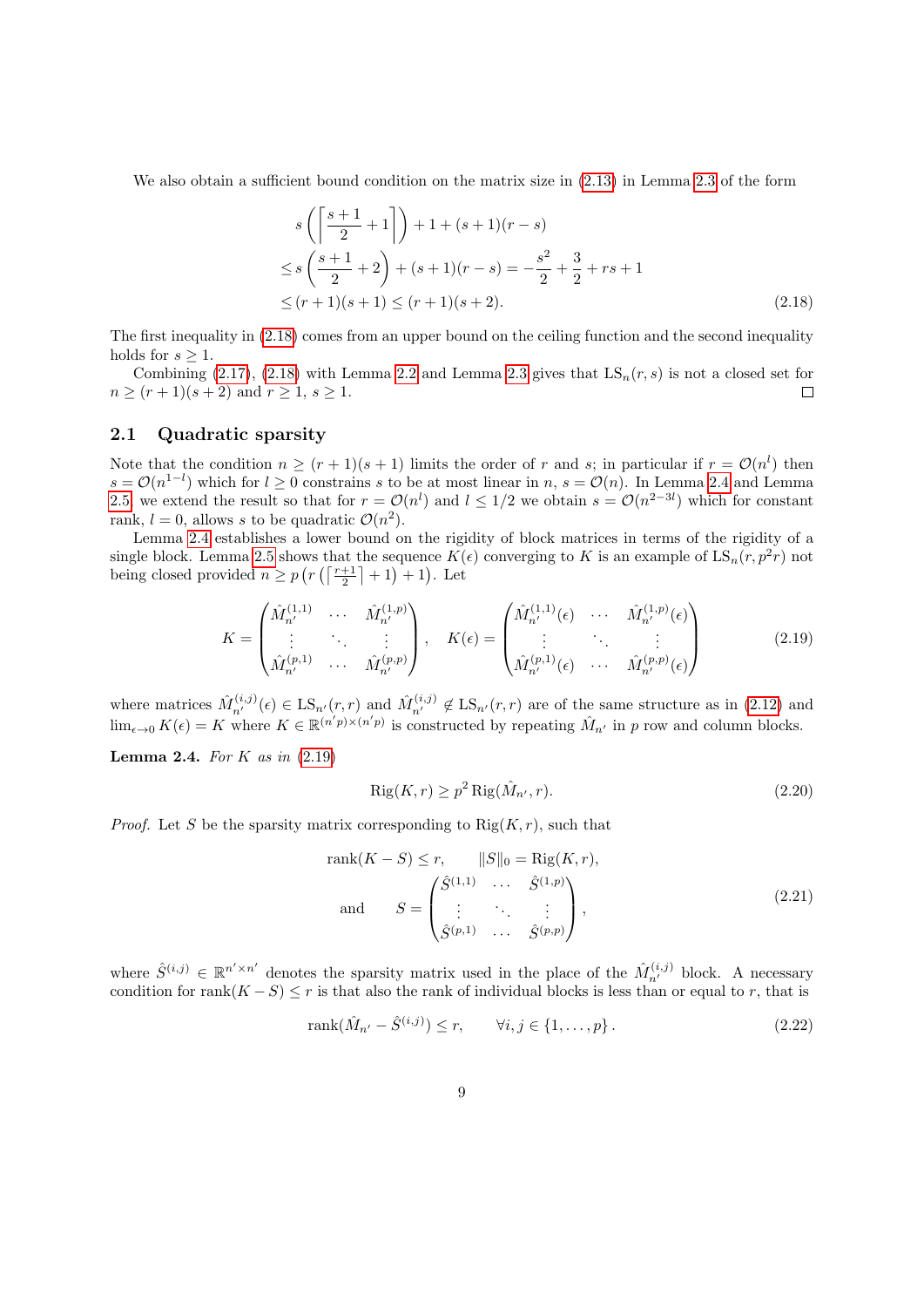By definition of the rigidity function as the minimal sparsity of S such that  $rank(\hat{M}_{n'} - S) \leq r$ , we have that

$$
\|\hat{S}^{(i,j)}\|_{0} \ge \text{Rig}(\hat{M}_{n'}, r). \tag{2.23}
$$

Summing over all blocks  $i, j \in \{1, ..., p\}$  yields the result

$$
||S||_0 = \sum_{i,j}^{p,p} ||\hat{S}^{(i,j)}||_0 \ge \sum_{i,j}^{p,p} \text{Rig}(\hat{M}_{n'}, r), \qquad (2.24)
$$

and consequently that

$$
Rig(K,r) \ge p^2 Rig(\hat{M}_{n'},r). \tag{2.25}
$$

 $\Box$ 

<span id="page-9-1"></span>**Lemma 2.5.**  $LS_n(r, p^2r)$  is not closed provided

$$
n \ge p\left(r\left(\left\lceil\frac{r+1}{2}\right\rceil + 1\right) + 1\right)
$$

and  $r \geq 1, p \geq 1$ .

*Proof.* Consider K and  $K(\epsilon)$  as in [\(2.19\)](#page-8-2). Repeating  $\hat{M}_{n'} \in \text{LS}_{n'}(r,r)$  p times in row and column blocks does not increase the rank, so rank  $(K(\epsilon)) = r$  and by additivity of sparsity we have that  $K(\epsilon) \in$  $LS_n(r, p^2r)$ . By Lemma [2.4](#page-8-1) and  $\text{Rig}(\hat{M}_{n'}, r) > r$  we have the strict lower bound on the rigidity of K

$$
\operatorname{Rig}(K,r) \ge p^2 \operatorname{Rig}(\hat{M}_{n'},r) > p^2r,\tag{2.26}
$$

which implies that  $K \notin \text{LS}_n(r, p^2r)$  while  $K(\epsilon) \in \text{LS}_n(r, p^2r)$ .

Recall that the size of  $\hat{M}_{n'}$  as defined in [\(2.12\)](#page-6-3) is  $n' = r(l+1) + 1$  and, since  $\hat{M}_{n'}$  is repeated p times, we obtain

$$
n \ge p(r(l+1)+1) = p\left(r\left(\left\lceil\frac{r+1}{2}\right\rceil + 1\right) + 1\right),\tag{2.27}
$$

 $\Box$ where the inequality comes from zero padding of the matrix to arbitrarily expand its size.

<span id="page-9-0"></span>**Lemma 2.6.** The low-rank plus sparse set  $LS_n(r, s)$  is not closed provided

 $n \ge (r+2)^{3/2} s^{1/2}$ 

and  $r \geq 1, p \geq 1$ .

*Proof.* We weaken the condition of Lemma [2.5](#page-9-1) and show that it suffices to have  $n \ge (r+2)^{3/2} s^{1/2}$  for  $LS_n(r, s)$  not closed by substituting  $s = p^2r$ 

$$
p\left(r\left(\left\lceil\frac{r+1}{2}\right\rceil+1\right)+1\right) = \left(\frac{s}{r}\right)^{\frac{1}{2}}\left(r\left(\left\lceil\frac{r+1}{2}\right\rceil+1\right)+1\right) \tag{2.28}
$$

$$
\leq s^{1/2} \left( r^{1/2} \left( \frac{r+5}{2} \right) + 1 \right) = s^{1/2} \left( \frac{r^{3/2}}{2} + 2r^{1/2} + r^{-1/2} \right) \tag{2.29}
$$

$$
\leq s^{1/2} \left( \frac{r^{3/2}}{2} + 2r^{1/2} + \frac{3}{2}r^{-1/2} \right) = s^{1/2} \frac{(r+1)(r+2)}{2\sqrt{r}} \tag{2.30}
$$

$$
\leq s^{1/2}(r+2)^{3/2},\tag{2.31}
$$

where in the first line we substitute  $s = p^2r$ , the first inequality comes from an upper bound on the ceiling function, the second inequality follows from  $r^{-1/2} \leq \frac{3}{2}r^{-1/2}$ , and the last inequality holds for  $r \geq 1$ .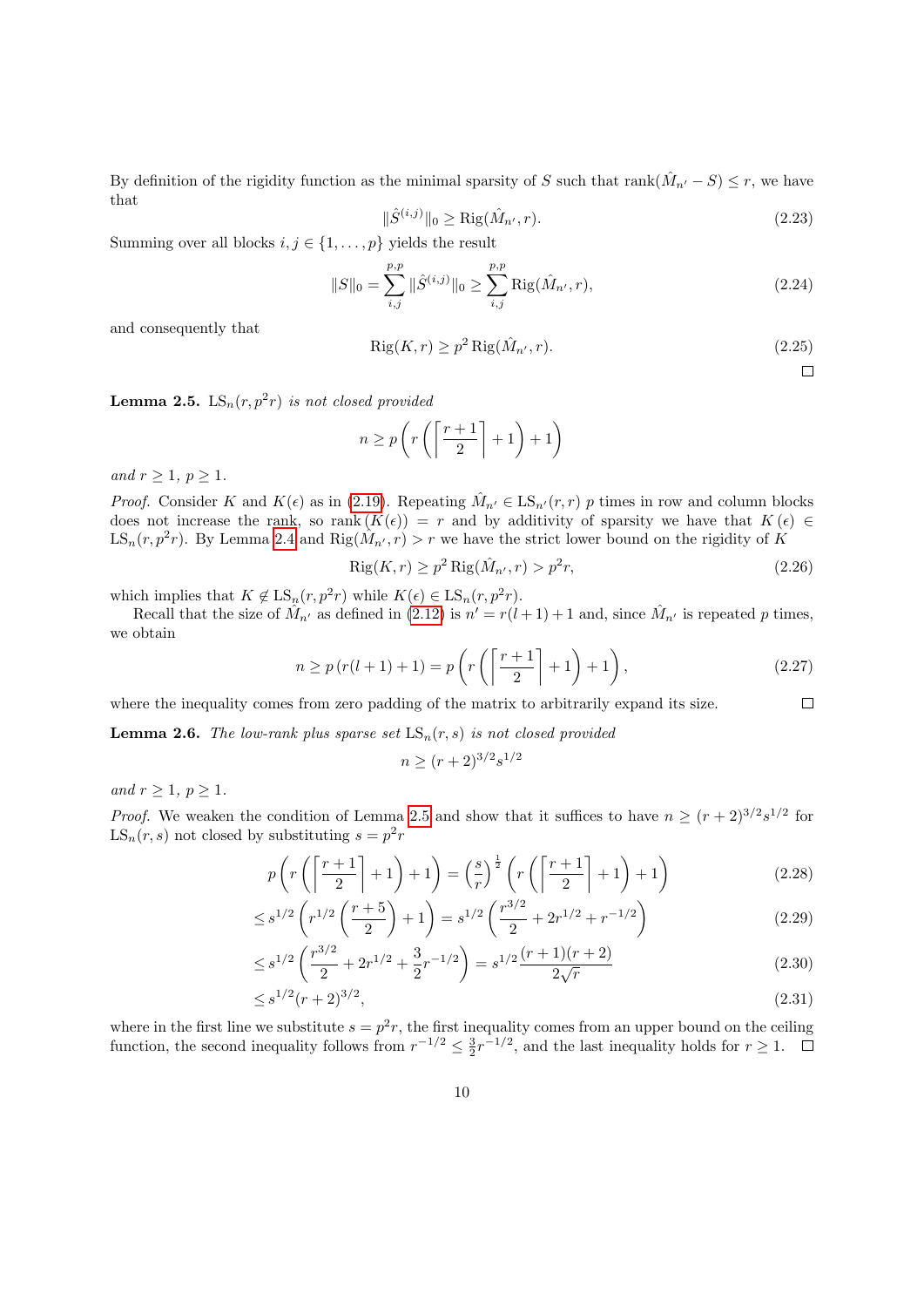### 2.2 Almost maximally rigid examples of non-closedness

We would like to prove non-closedness of  $LS_n(r, s)$  sets for as high ranks r and sparsities s as possible. There cannot be a maximally rigid sequence converging outside LS  $(r, (n - r)^2)$  because LS  $(r, (n - r)^2)$ corresponds to the set of all  $\mathbb{R}^{n \times n}$  matrices. Similarly, it is necessary that both  $r \geq 1$  and  $s \geq 1$  hold since sets of rank r matrices  $LS(r, 0)$  and sets of sparsity s matrices  $LS(0, s)$  are both closed. As a consequence, the highest possible rank and sparsity for which we may hope to prove that  $LS_n(r, s)$  is not closed corresponds to one strictly less than the maximal rigidity bound, i.e. LS  $(r,(n-r)^2-1)$  for  $r\geq 1$ and also  $s = (n - r)^2 - 1 \ge 1$ .

It is shown in [\[27\]](#page-15-11) that the matrix rigidity function might not be semicontinuous even for maximally rigid matrices. This translates into the set  $LS_3(1,3)$  not being closed as we have  $M(\epsilon) \in LS_3(1,3)$  which converges to  $M \notin LS_3(1, 3)$  by choosing

$$
M = \begin{pmatrix} a & b & c \\ d & e & 0 \\ g & 0 & i \end{pmatrix} \quad \text{and} \quad M(\epsilon) = \begin{pmatrix} a & b & c \\ d & e & \epsilon cd \\ g & \epsilon bg & i \end{pmatrix}.
$$
 (2.32)

It is easy to check that for a general choice of  $\{a, \ldots, i\}$ , M is maximally rigid with Rig $(M, 1) = 4$ . However, Rig  $(M(\epsilon), 1) = 3$  since  $M(\epsilon)$  can be expressed in the following way

$$
M(\epsilon) = \begin{pmatrix} \epsilon^{-1} & b & c \\ d & \epsilon bd & \epsilon cd \\ g & \epsilon bg & \epsilon cg \end{pmatrix} + \begin{pmatrix} a - \epsilon^{-1} & 0 & 0 \\ 0 & e - \epsilon bd & 0 \\ 0 & 0 & i - \epsilon cg \end{pmatrix}.
$$
 (2.33)

We therefore have that  $LS_3(1,3)$  is not a closed set, which is the optimal result with the highest possible sparsity for sets of rank 1 matrices of size  $3 \times 3$ . We pose the question as to whether this result can be generalized and the following conjecture holds.

<span id="page-10-1"></span>**Conjecture 2.1** (Almost maximally rigid non-closedness). The low-rank plus sparse set  $LS_n(r, s)$  is not closed provided

$$
n \ge r + (s+1)^{1/2},\tag{2.34}
$$

for  $s \in [1,(n-1)^2-1]$  and  $r \in [1,n-2]$ .

## <span id="page-10-0"></span>3 Numerical examples with divergent Robust PCA and matrix completion

Theorem [1.1](#page-2-0) and the constructions in Section [2](#page-4-0) indicate that there are matrices for which Robust PCA and matrix completion, as stated in [\(1.1\)](#page-1-0) and [\(1.3\)](#page-1-1) respectively, are not well defined. In particular, the objective can be driven to zero while the components diverge with unbounded norms. Herein we give examples of two simple matrices which are of a similar construction to  $M$  in [\(1.5\)](#page-2-2),

$$
M^{(1)} = \begin{pmatrix} 2 & -1 & -1 \\ -1 & 0 & 0 \\ -1 & 0 & 0 \end{pmatrix}, \quad M^{(2)} = \begin{pmatrix} 1 & -2 & -2 \\ -2 & 0 & 0 \\ -2 & 0 & 0 \end{pmatrix},
$$

which are not in LS(1, 1), but can be approximated by an arbitrarily close  $M_{\epsilon}^{(1)}$ ,  $M_{\epsilon}^{(2)} \in \text{LS}(1,1)$ , and for which popular RPCA and MC algorithms exhibit this divergence. This is analogous to the problem of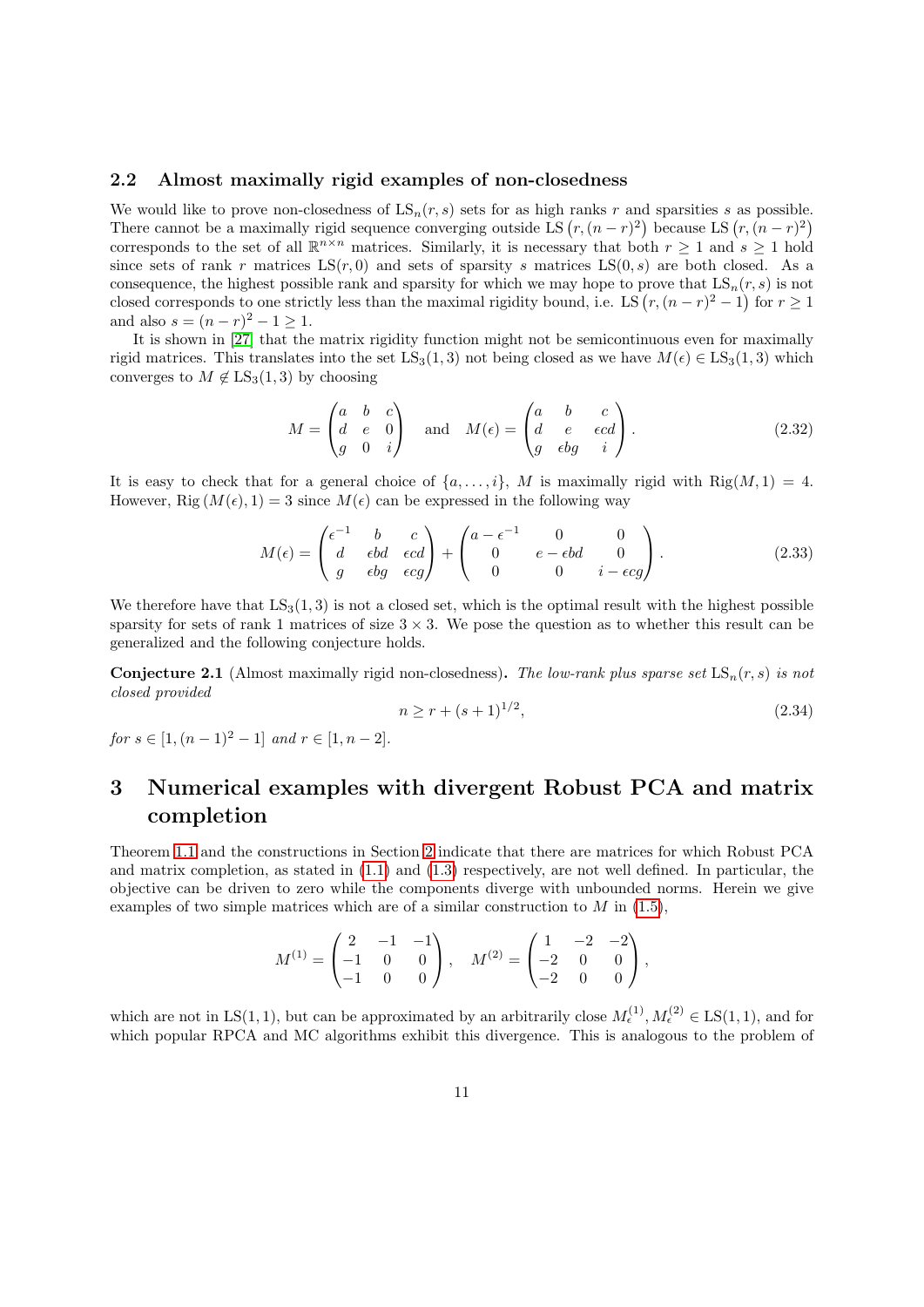<span id="page-11-0"></span>

(c) AltProj [\[15\]](#page-14-12) applied to  $M^{(2)}$ . (d) GoDec [\[31\]](#page-15-13) applied to  $M^{(2)}$ .

Figure 1: Solving for an LS(1,1) approximation to  $M^{(1)}$  and  $M^{(2)}$  using four non-convex Robust PCA algorithms. Despite the norm of the residual  $\|M - (L^t + S^t)\|_F$  converging to zero, norms of the constituents  $L^t$ ,  $S^t$  diverge. We set algorithms parameters  $r = 1$ ,  $s = 1$  where possible. For FastGD we set  $\lambda = 3.23$  and stepsize  $\eta = 1/6$  which corresponds to choosing  $s = 1$ . For GoDec we set the low-rank projection precision parameter to be 10.

diverging components for CP-rank decomposition of higher order tensors which is especially pronounced for algorithms employing alternating search between individual components [\[12\]](#page-14-13).

Non-convex algorithms for solving the Robust PCA problem [\(1.1\)](#page-1-0) are typically observed to be faster than convex relaxations of the problem and often are able to recover matrices with higher ranks than possible by solving the convex relaxation [\(1.2\)](#page-1-2). We explore the performance of four widely considered non-convex Robust PCA algorithms: Fast Robust PCA via Gradient Descent (FastGD) [\[50\]](#page-17-2), Alternating Minimization (AltMin) [\[19\]](#page-15-12), Alternating Projection (AltProj) [\[15\]](#page-14-12), and Go Decomposition (GoDec) [\[31\]](#page-15-13) applied to  $M^{(1)}$  or  $M^{(2)}$  with algorithm parameters set to rank  $r = 1$  and sparsity  $s = 1$ . In each case Figure [1](#page-11-0) shows the convergence of the residual min $_{X\in\mathbb{R}^{m\times n}}||X - M||_F$  to zero while the norms of the constituents of  $M = L + S$  diverge.

Convex relaxations of RPCA such as posed in [\(1.2\)](#page-1-2) do not suffer from the divergence of constituents as shown in Figure [1](#page-11-0) due to their explicit minimization of their norms. However, they suffer from sub-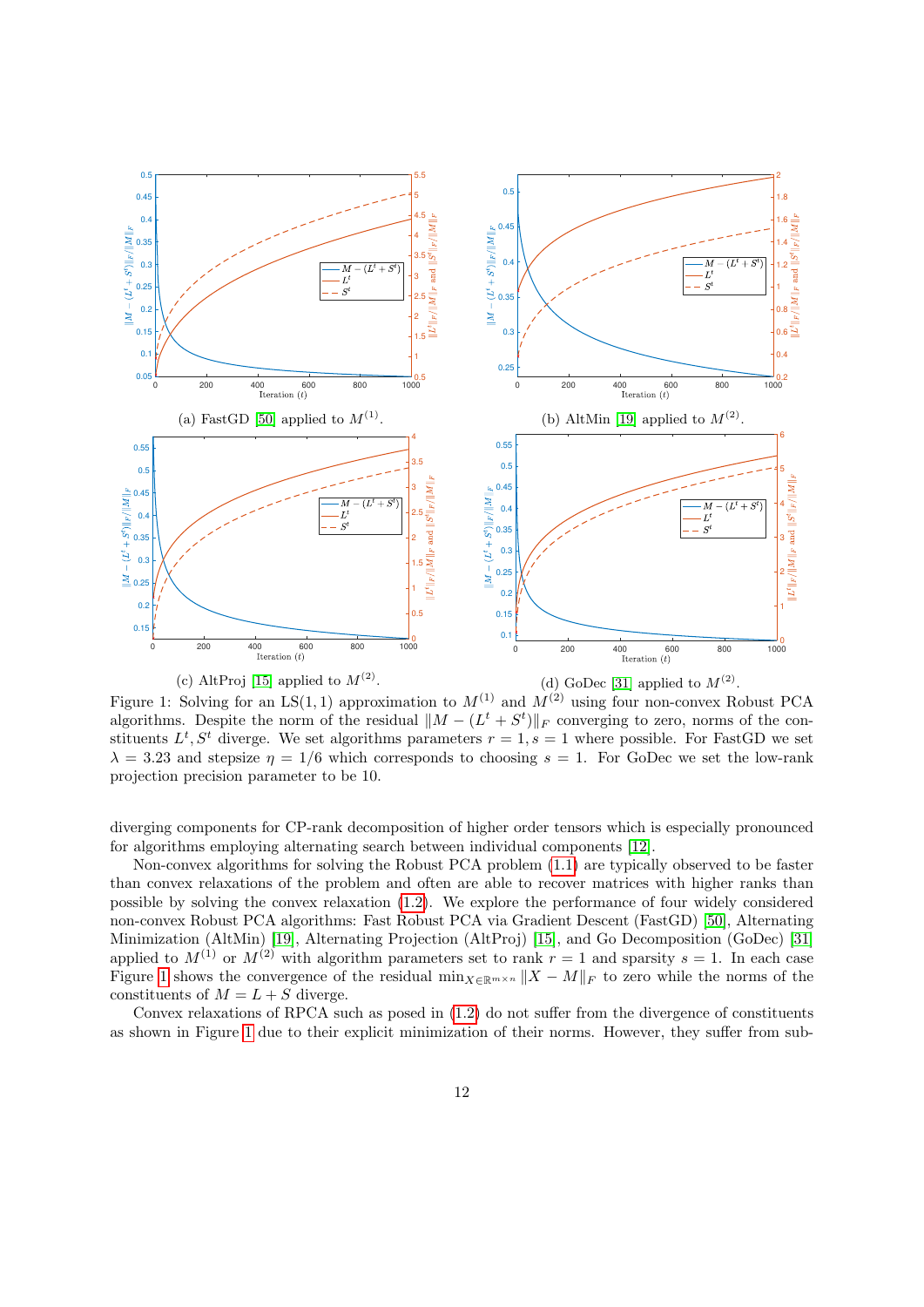<span id="page-12-0"></span>

Figure 2: Recovered ranks and sparsities using two convex Robust PCA algorithms applied to  $M^{(1)}$  with varying choice of  $\lambda$ . Both PCP and IALM do not recover the  $r = 1, s = 1$  solution for any  $\lambda$ . IALM recovers solutions with overspecified degrees of freedom  $r = 2$ ,  $s = 5$  for  $\lambda$  roughly 1/2.

optimal performance. Figure [2](#page-12-0) depicts recovered ranks, sparsities and their convex relaxations based on choice for  $\lambda$  of  $M^{(1)}$  for Principal Component Pursuit by Alternating Directions (PCP) [\[6\]](#page-14-7) and Inexact Augmented Lagrangian Method (IALM) [\[28\]](#page-15-14). For both PCP and IALM, as the regularization parameter  $\lambda$  is increased from near zero it first produced a solution with  $r = 0$  and  $s = 5$ , then at approximately  $\lambda = 1/2$  transitions to solutions with overspecified degrees of freedom  $r = 2$  and  $s = 5$ , and then for large values of  $\lambda$  gives solutions with  $r = 2$  and  $s = 0$ . It is interesting to note that for these convex relaxations of RPCA there were no values of  $\lambda$  that would produce a solutions with  $r = 1$  and  $s = 1$  which are the parameters for which the non-convex RPCA algorithms diverge. In contrast, the aforementioned non-convex algorithms for RPCA applied to  $M^{(1)}$  converge to zero residual with bounded constituents for the rank and sparsity parameters generated by PCP and IALM.

Similar to the divergence of the non-convex RPCA algorithms, non-convex matrix completion algorithms applied to  $M^{(1)}$  with only the top left, index  $(1,1)$ , entry missing can diverge<sup>3</sup>. Figure [3](#page-13-2) depicts the residual error converging to zero and energy of the recovered low-rank matrix diverging for four exemplar non-convex algorithms: Power Factorization (PF) [\[21\]](#page-15-8), Low-Rank Matrix Fitting (LMaFit) [\[46\]](#page-16-12), Conjugate Gradient Iterative Hard Thresholding (CGIHT) [\[3\]](#page-14-14) and Alternating Steepest Descent (ASD) [\[41\]](#page-16-11).

### 4 Conclusion

This work brings to attention an overlooked issue in Robust PCA and matrix completion: that both problems can be ill-posed because the set of low-rank plus sparse matrices is not closed without further conditions being set on the constituent matrices. It remains to be determined what fraction of the set  $L_{m,n}(r, s)$  is open, or similarly what fraction has constituents whose norm exceeds a prescribed threshold to ensure well conditioning; it should be noted that in the case of Tensor CP rank the fraction of the space of tensors with unbounded constituent energy is a positive measure [\[12\]](#page-14-13). It also remains to determine what is the maximal matrix size n, as a function of  $(r, s)$ , such that the set  $LS_n(r, s)$  is open. We give

<sup>3</sup> It is required to provide the algorithm with an initial guess that does not have 0 as the top left entry.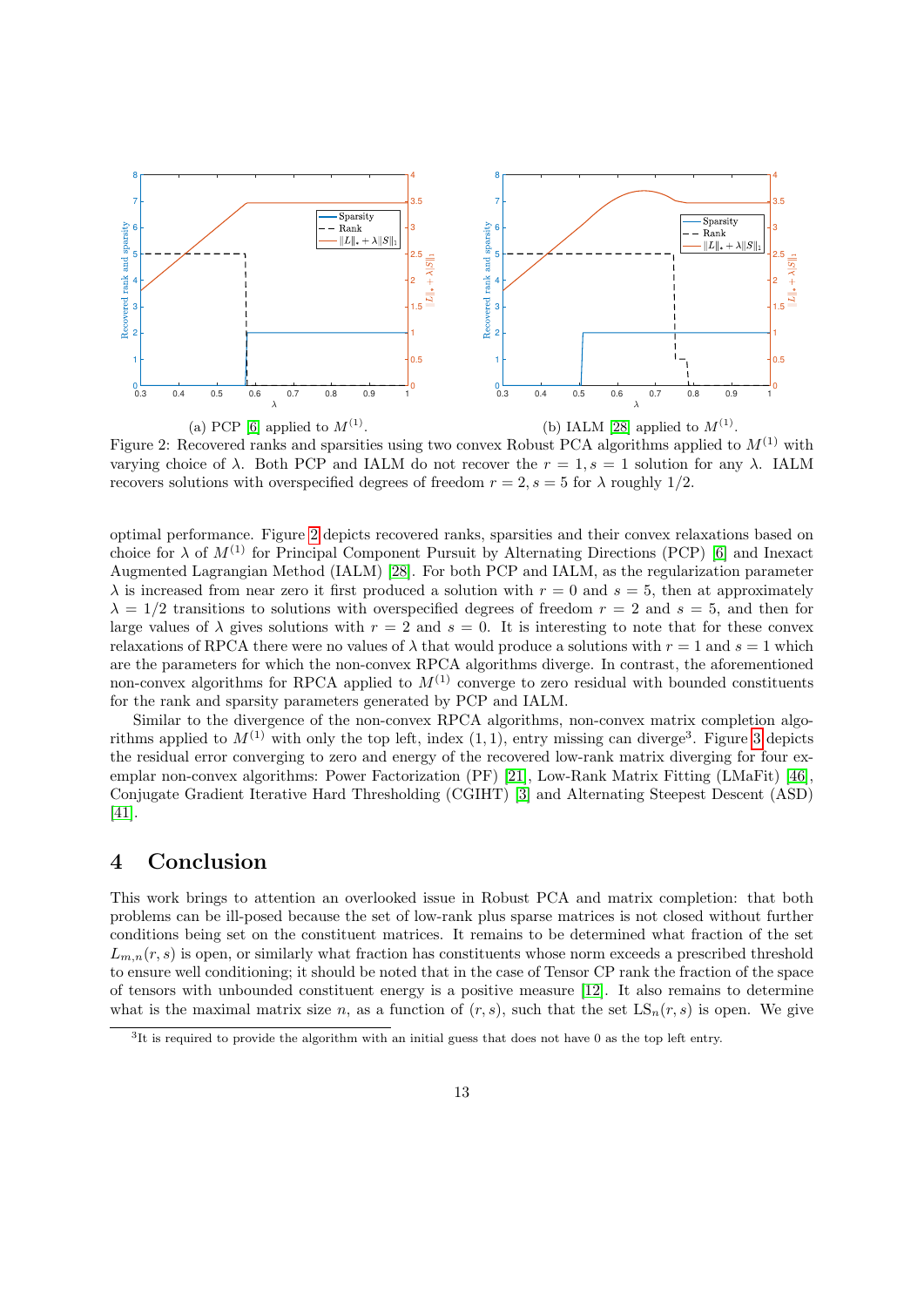<span id="page-13-2"></span>

(c) CGIHT with restarts [\[3\]](#page-14-14) applied to  $M^{(1)}$ . (d) ASD [\[41\]](#page-16-11) applied to  $M^{(1)}$ . Figure 3: Recovery of  $M^{(1)}$  given a rank 1 constraint by four non-convex matrix completion algorithm. Despite the norm of the residual  $||y - P_{\Omega}(X^t)||_F$  converging to zero, the norm of the recovered matrix  $X^t$  diverges.

lower bound of  $n(r, s) \ge (r + 1)(s + 2)$  and  $n(r, s) \ge (r + 2)^{(3/2)} s^{1/2}$  in Theorem [1.1](#page-2-0) and conjecture the best attainable bound is achieved at  $n(r, s) \geq r + (s + 1)^{1/2}$  using bounds on maximum matrix regidity, see Conjecture [2.1.](#page-10-1) Moreover, we note that there are references in the literature [\[19,](#page-15-12) [44\]](#page-16-14) which reference the use of a restricted isometry property for  $LS_n(r, s)$  in order to prove recovery of RPCA using nonconvex algorithms. A consequence of our result is that the lower RIP bound is not satisfied for some  $M \in \mathrm{LS}(r, s)$  unless further restrictions are imposed on the constituents such as bounds on the energy of  $L$  and  $S$  which compose  $M$ .

### References

- <span id="page-13-0"></span>[1] H. ABDI AND L. J. WILLIAMS, *Principal component analysis*, Wiley Interdisciplinary Reviews: Computational Statistics, 2 (2010), pp. 433–459.
- <span id="page-13-1"></span>[2] S. H. Baete, J. Chen, Y.-C. Lin, X. Wang, R. Otazo, and F. E. Boada, Low Rank plus Sparse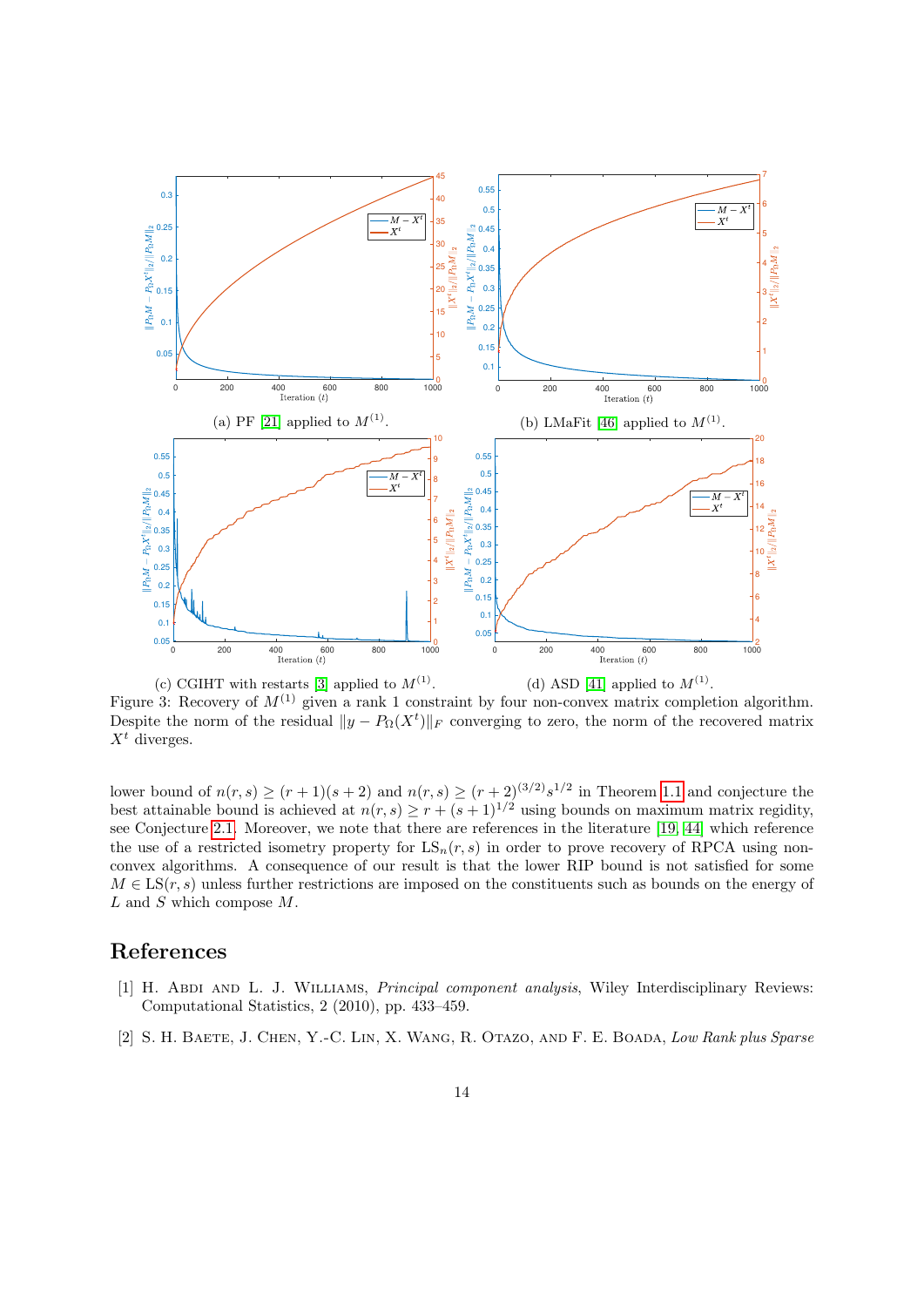decomposition of ODFs for improved detection of group-level differences and variable correlations in white matter, NeuroImage, 174 (2018), pp. 138–152.

- <span id="page-14-14"></span>[3] J. D. BLANCHARD, J. TANNER, AND K. WEI, CGIHT: conjugate gradient iterative hard thresholding for compressed sensing and matrix completion, Information and Inference, (2015), p. iav011.
- <span id="page-14-6"></span>[4] T. Bouwmans, A. Sobral, S. Javed, S. K. Jung, and E.-H. Zahzah, Decomposition into low-rank plus additive matrices for background/foreground separation: A review for a comparative evaluation with a large-scale dataset, Computer Science Review, 23 (2017), pp. 1–71.
- <span id="page-14-11"></span>[5] J.-F. CAI, E. J. CANDÈS, AND Z. SHEN, A Singular Value Thresholding Algorithm for Matrix Completion, SIAM Journal on Optimization, 20 (2010), pp. 1956–1982.
- <span id="page-14-7"></span>[6] E. J. CANDÈS, X. LI, Y. MA, AND J. WRIGHT, Robust principal component analysis?, Journal of the ACM, 58 (2011), pp. 1–37.
- <span id="page-14-9"></span>[7] E. J. CANDÈS AND B. RECHT, *Exact Matrix Completion via Convex Optimization*, Foundations of Computational Mathematics, 9 (2009), pp. 717–772.
- <span id="page-14-10"></span>[8] E. J. CANDES AND T. TAO, The Power of Convex Relaxation: Near-Optimal Matrix Completion, IEEE Transactions on Information Theory, 56 (2010), pp. 2053–2080.
- <span id="page-14-8"></span>[9] V. Chandrasekaran, S. Sanghavi, P. A. Parrilo, and A. S. Willsky, Rank-Sparsity Incoherence for Matrix Decomposition, SIAM Journal on Optimization, 21 (2011), pp. 572–596.
- <span id="page-14-4"></span>[10] Y. Chen, Y. Guo, Y. Wang, D. Wang, C. Peng, and G. He, Denoising of Hyperspectral Images Using Nonconvex Low Rank Matrix Approximation, IEEE Transactions on Geoscience and Remote Sensing, 55 (2017), pp. 5366–5380.
- <span id="page-14-2"></span>[11] L. DE LATHAUWER, B. DE MOOR, AND J. VANDEWALLE, On the Best Rank-1 and Rank- $(R_1, R_2, R_3)$ R 2,.., R N ) Approximation of Higher-Order Tensors, SIAM Journal on Matrix Analysis and Applications, 21 (2000), pp. 1324–1342.
- <span id="page-14-13"></span>[12] V. DE SILVA AND L.-H. LIM, Tensor Rank and the Ill-Posedness of the Best Low-Rank Approximation Problem, SIAM Journal on Matrix Analysis and Applications, 30 (2008), pp. 1084–1127.
- <span id="page-14-0"></span>[13] J. W. DEMMEL, *Applied Numerical Linear Algebra*, Society for Industrial and Applied Mathematics, jan 1997.
- <span id="page-14-1"></span>[14] P. Drineas, R. Kannan, and M. W. Mahoney, Fast Monte Carlo Algorithms for Matrices II: Computing a Low-Rank Approximation to a Matrix, SIAM Journal on Computing, 36 (2006), pp. 158–183.
- <span id="page-14-12"></span>[15] A. DUTTA, F. HANZELY, AND P. RICHTÁRIK, A Nonconvex Projection Method for Robust PCA,  $(2018)$ , pp. 1–24.
- <span id="page-14-5"></span>[16] H. GAO, J.-F. CAI, Z. SHEN, AND H. ZHAO, Robust principal component analysis-based fourdimensional computed tomography, Physics in Medicine and Biology, 56 (2011), pp. 3181–3198.
- <span id="page-14-3"></span>[17] A. Gogna, A. Shukla, H. K. Agarwal, and A. Majumdar, Split Bregman algorithms for sparse / joint-sparse and low-rank signal recovery: Application in compressive hyperspectral imaging, in 2014 IEEE International Conference on Image Processing (ICIP), IEEE, oct 2014, pp. 1302–1306.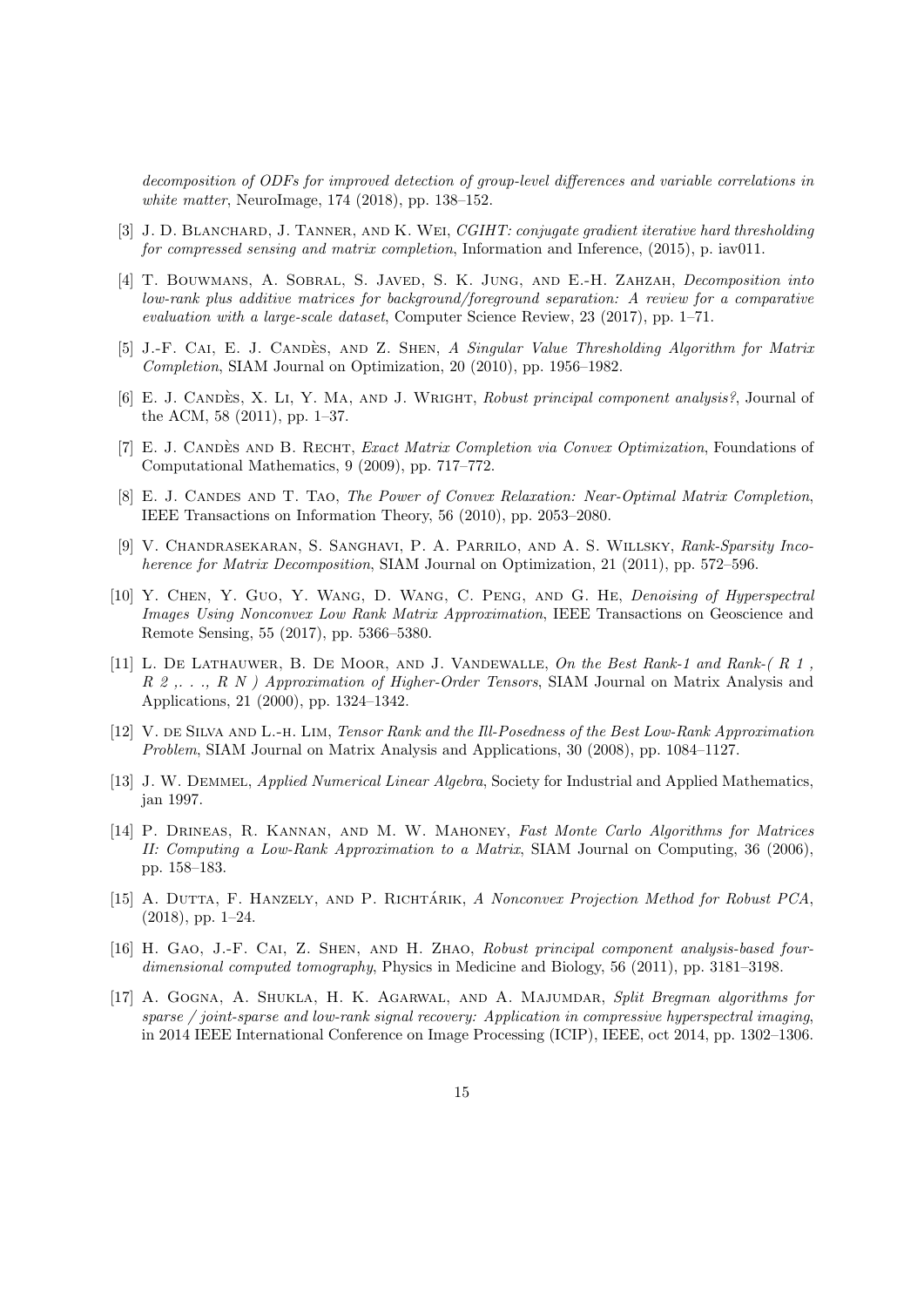- <span id="page-15-0"></span>[18] C. Goodall and I. T. Jolliffe, Principal Component Analysis, Technometrics, 30 (1988), p. 351.
- <span id="page-15-12"></span>[19] Q. Gu and Z. Wang, Low-Rank and Sparse Structure Pursuit via Alternating Minimization, International Conference on Artificial Intelligence and Statistics, 51 (2016).
- <span id="page-15-6"></span>[20] S. Gu, L. Zhang, W. Zuo, and X. Feng, Weighted Nuclear Norm Minimization with Application to Image Denoising, in 2014 IEEE Conference on Computer Vision and Pattern Recognition, no. 2, IEEE, jun 2014, pp. 2862–2869.
- <span id="page-15-8"></span>[21] J. Haldar and D. Hernando, Rank-Constrained Solutions to Linear Matrix Equations Using PowerFactorization, IEEE Signal Processing Letters, 16 (2009), pp. 584–587.
- <span id="page-15-3"></span>[22] N. Halko, P. G. Martinsson, and J. A. Tropp, Finding Structure with Randomness: Probabilistic Algorithms for Constructing Approximate Matrix Decompositions, SIAM Review, 53 (2011), pp. 217–288.
- <span id="page-15-1"></span>[23] E. Han, P. Carbonetto, R. E. Curtis, Y. Wang, J. M. Granka, J. Byrnes, K. Noto, A. R. Kermany, N. M. Myres, M. J. Barber, K. A. Rand, S. Song, T. Roman, E. Battat, E. Elyashiv, H. Guturu, E. L. Hong, K. G. Chahine, and C. A. Ball, Clustering of 770,000 genomes reveals post-colonial population structure of North America, Nature Communications, 8 (2017), p. 14238.
- <span id="page-15-5"></span>[24] F. L. Hitchcock, The Expression of a Tensor or a Polyadic as a Sum of Products, Journal of Mathematics and Physics, 6 (1927), pp. 164–189.
- <span id="page-15-4"></span>[25] F. L. Hitchcock, Multiple Invariants and Generalized Rank of a P-Way Matrix or Tensor, Journal of Mathematics and Physics, 7 (1928), pp. 39–79.
- <span id="page-15-2"></span>[26] L.-C. Hsu, C.-Y. Huang, Y.-H. Chuang, H.-W. Chen, Y.-T. Chan, H. Y. Teah, T.-Y. Chen, C.-F. Chang, Y.-T. Liu, and Y.-M. Tzou, Accumulation of heavy metals and trace elements in fluvial sediments received effluents from traditional and semiconductor industries, Scientific Reports, 6 (2016), p. 34250.
- <span id="page-15-11"></span>[27] A. KUMAR, S. V. LOKAM, V. M. PATANKAR, AND M. N. J. SARMA, Using Elimination Theory to Construct Rigid Matrices, computational complexity, 23 (2014), pp. 531–563.
- <span id="page-15-14"></span>[28] O. Kuybeda, G. A. Frank, A. Bartesaghi, M. Borgnia, S. Subramaniam, and G. Sapiro, A collaborative framework for 3D alignment and classification of heterogeneous subvolumes in cryoelectron tomography, Journal of Structural Biology, 181 (2013), pp. 116–127.
- <span id="page-15-9"></span>[29] A. KYRILLIDIS AND V. CEVHER, *Matrix Recipes for Hard Thresholding Methods*, Journal of Mathematical Imaging and Vision, 48 (2014), pp. 235–265.
- <span id="page-15-10"></span>[30] K. Lee and Y. Bresler, ADMiRA: Atomic Decomposition for Minimum Rank Approximation, IEEE Transactions on Information Theory, 56 (2010), pp. 4402–4416.
- <span id="page-15-13"></span>[31] G. Liu, Z. Lin, S. Yan, J. Sun, Y. Yu, and Y. Ma, Robust Recovery of Subspace Structures by Low-Rank Representation, IEEE Transactions on Pattern Analysis and Machine Intelligence, 35 (2013), pp. 171–184.
- <span id="page-15-7"></span>[32] X. Luan, B. Fang, L. Liu, W. Yang, and J. Qian, Extracting sparse error of robust PCA for face recognition in the presence of varying illumination and occlusion, Pattern Recognition, 47 (2014), pp. 495–508.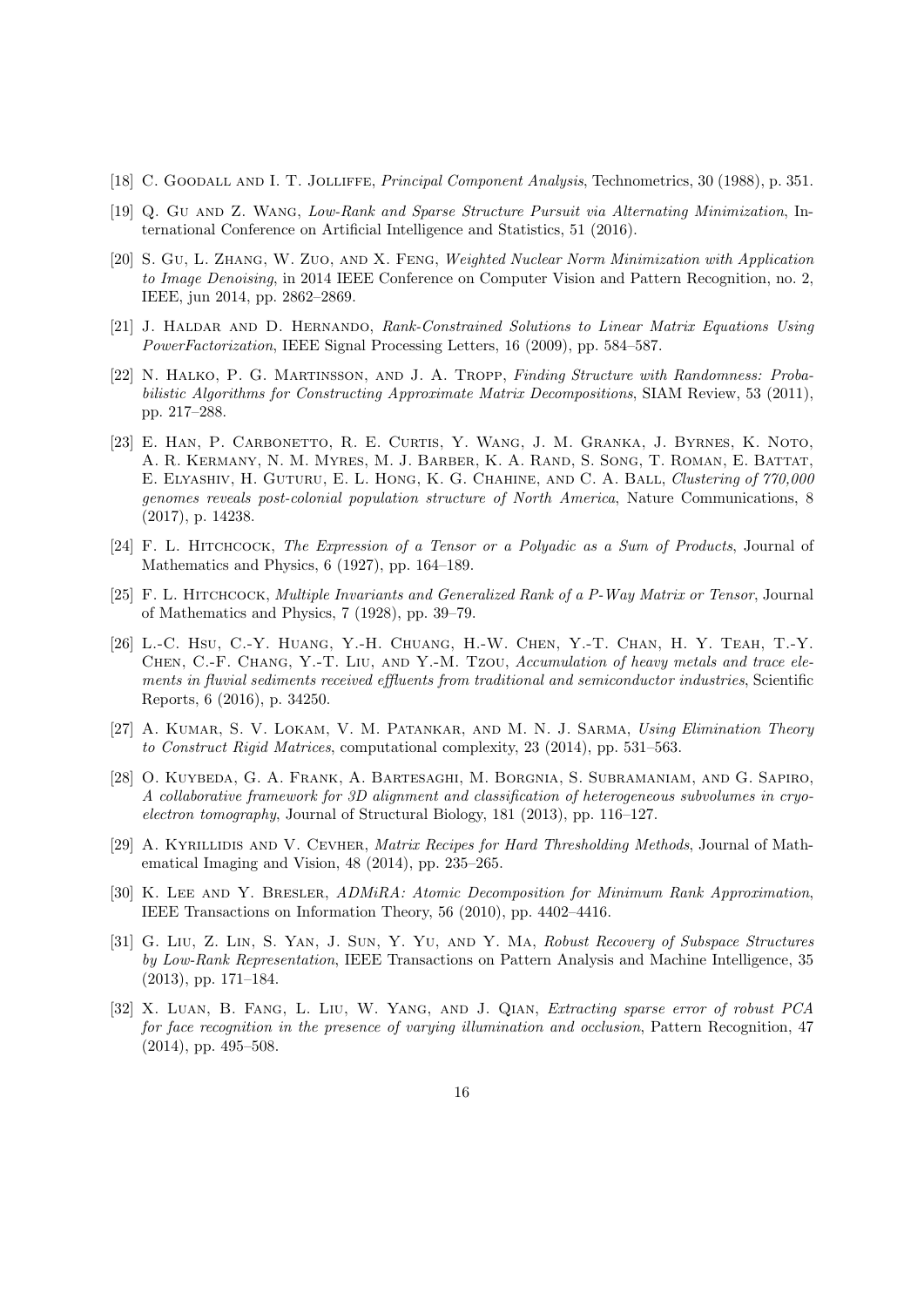- <span id="page-16-3"></span>[33] J. Miehlbradt, A. Cherpillod, S. Mintchev, M. Coscia, F. Artoni, D. Floreano, and S. MICERA, *Data-driven bodymachine interface for the accurate control of drones*, Proceedings of the National Academy of Sciences, 115 (2018), pp. 7913–7918.
- <span id="page-16-7"></span>[34] O. OREIFEJ, X. LI, AND M. SHAH, Simultaneous Video Stabilization and Moving Object Detection in Turbulence, IEEE Transactions on Pattern Analysis and Machine Intelligence, 35 (2013), pp. 450– 462.
- <span id="page-16-6"></span>[35] R. OTAZO, E. CANDÈS, AND D. K. SODICKSON, Low-rank plus sparse matrix decomposition for accelerated dynamic MRI with separation of background and dynamic components, Magnetic Resonance in Medicine, 73 (2015), pp. 1125–1136.
- <span id="page-16-2"></span>[36] C. PLESA, A. M. SIDORE, N. B. LUBOCK, D. ZHANG, AND S. KOSURI, *Multiplexed gene synthesis* in emulsions for exploring protein functional landscapes, Science, 359 (2018), pp. 343–347.
- <span id="page-16-9"></span>[37] B. RECHT, M. FAZEL, AND P. A. PARRILO, *Guaranteed Minimum-Rank Solutions of Linear Matrix* Equations via Nuclear Norm Minimization, SIAM Review, 52 (2010), pp. 471–501.
- <span id="page-16-1"></span>[38] M. RINGNÉR, What is principal component analysis?, Nature Biotechnology, 26 (2008).
- <span id="page-16-8"></span>[39] D. Sabushimike, S. Na, J. Kim, N. Bui, K. Seo, and G. Kim, Low-Rank Matrix Recovery Approach for Clutter Rejection in Real-Time IR-UWB Radar-Based Moving Target Detection, Sensors, 16 (2016), p. 1409.
- <span id="page-16-10"></span>[40] J. Tanner and K. Wei, Normalized Iterative Hard Thresholding for Matrix Completion, SIAM Journal on Scientific Computing, 35 (2013), pp. S104–S125.
- <span id="page-16-11"></span>[41]  $\_\_\_\_\_\_\_\_\_\_\_\_\_\_\_\_\_\_\_\_\_\.\_$  Low rank matrix completion by alternating steepest descent methods, Applied and Computational Harmonic Analysis, 40 (2016), pp. 417–429.
- <span id="page-16-13"></span>[42] L. G. Valiant, Graph-theoretic arguments in low-level complexity, in Mathematical Foundations of Computer Science 1977, J. Gruska, ed., vol. 53, Springer Berlin Heidelberg, Berlin, Heidelberg, 1977, pp. 162–176.
- <span id="page-16-0"></span>[43] N. Vaswani, Y. Chi, and T. Bouwmans, Rethinking PCA for Modern Data Sets: Theory, Algorithms, and Applications [Scanning the Issue], Proceedings of the IEEE, 106 (2018), pp. 1274–1276.
- <span id="page-16-14"></span>[44] A. E. Waters, A. C. Sankaranarayanan, and R. G. Baraniuk, SpaRCS: Recovering Lowrank and Sparse Matrices from Compressive Measurements, in Proceedings of the 24th International Conference on Neural Information Processing Systems, no. 2, Granada, Spain, 2011, pp. 1089—-1097.
- <span id="page-16-5"></span>[45] W. Wei, L. Zhang, Y. Zhang, C. Wang, and C. Tian, Hyperspectral image denoising from an incomplete observation, in 2015 International Conference on Orange Technologies (ICOT), IEEE, dec 2015, pp. 177–180.
- <span id="page-16-12"></span>[46] Z. Wen, W. Yin, and Y. Zhang, Solving a low-rank factorization model for matrix completion by a nonlinear successive over-relaxation algorithm, Mathematical Programming Computation, 4 (2012), pp. 333–361.
- <span id="page-16-4"></span>[47] D. P. WOODRUFF, Sketching as a Tool for Numerical Linear Algebra, Foundations and Trends in Theoretical Computer Science, 10 (2014), pp. 1–157.